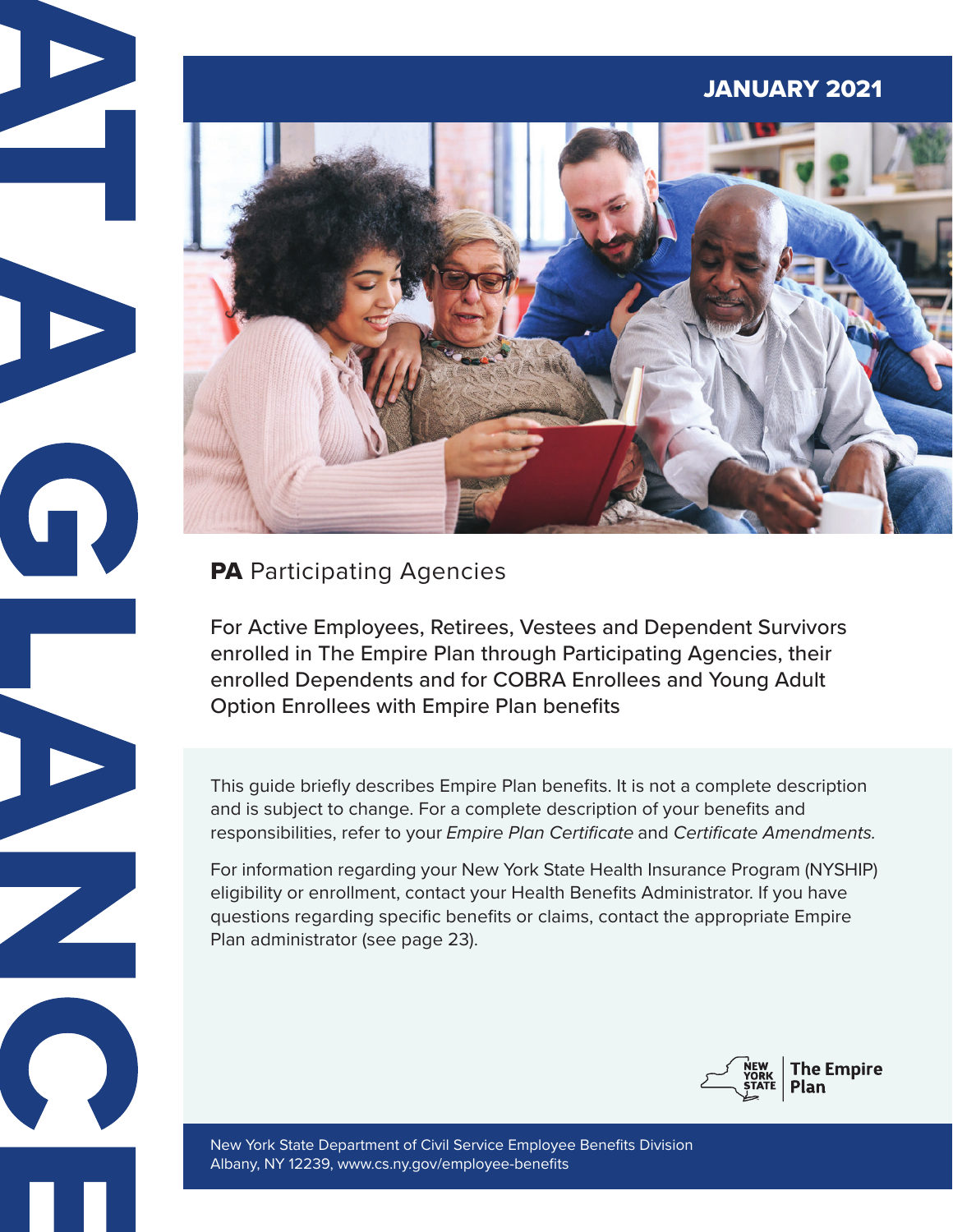# WHAT'S NEW

- **• Expanded National Network** Effective January 1, 2021, Empire Plan enrollees and covered dependents will have access to UnitedHealthcare's nationwide network of participating providers. The expanded network includes over 1.2 million physicians, laboratories and other providers such as physical therapists, occupational therapists and chiropractors located throughout the United States. See page 8 for additional details on finding a provider.
- **• COVID-19 Related Benefits** To receive up-todate information about what you need to know to access Empire Plan benefits during the coronavirus pandemic, visit NYSHIP Online at [www.cs.ny.gov/employee-benefits, an](http://www.cs.ny.gov/employee-benefits)d click on What's New.
- **• Telehealth Coverage** The Empire Plan covers telehealth visits with participating providers in the Medical/Surgical Program and the Mental Health and Substance Abuse (MHSA) Program. Enrollees and covered dependents can access care through a video visit with their own doctor or therapist on a smartphone, tablet or personal computer. Telehealth visits are subject to the same enrollee cost sharing as in-person visits.
- **• Virtual Health Care Access with LiveHealth Online (LHO) –** With Empire BlueCross' partnership with LiveHealth Online, enrollees can stay home and have a telephone or video visit with a board-certified doctor or licensed therapist via smartphone, tablet, or personal computer. To get started, go to [www.empireblue.com/nys an](http://www.empireblue.com/nys)d select the link to LiveHealth Online. Or, call LHO at 1-888-LiveHealth (1-888-548-3432), 24 hours/day, seven days/week.
- **• In-Network Out-of-Pocket Limit** Each year the Federal Affordable Care Act sets new amounts limiting total network out-of-pocket costs. For 2021, the maximum out-of-pocket limit for covered, in-network services under The Empire Plan is \$8,550 for Individual coverage and \$17,100 for Family coverage, split between the Hospital, Medical/Surgical, Mental Health and Substance Abuse and Prescription Drug Programs. See page 3 for more information.
- **• 2021 Empire Plan Advanced Flexible Formulary Drug List –** The 2021 Advanced Flexible Formulary lists the most commonly prescribed generic and brand-name drugs along with any newly excluded drugs with formulary alternatives.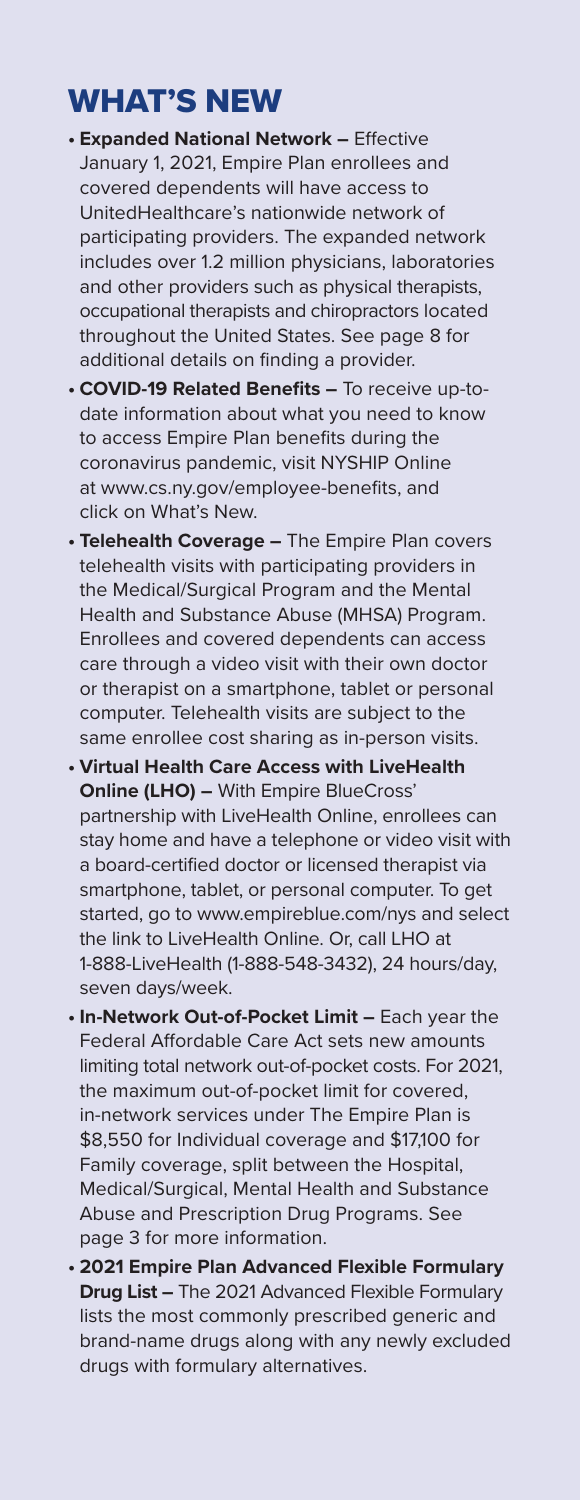# Quick Reference

**The Empire Plan is a comprehensive health insurance program for New York's public employees and their families. The Plan has four main parts:**

### **Hospital Program administered by Empire BlueCross**

Provides coverage for inpatient and outpatient services provided by a hospital or skilled nursing facility and hospice care. Includes the Center of Excellence for Transplants Program. Also provides inpatient Benefits Management Program services, including preadmission certification of hospital admissions and admission or transfer to a skilled nursing facility, concurrent reviews, discharge planning, inpatient medical case management and the Empire Plan Future Moms Program.

# **Medical/Surgical Program administered by UnitedHealthcare**

Provides coverage for medical services, such as office visits, convenience care clinics, surgery and diagnostic testing under the Participating Provider, Basic Medical and Basic Medical Provider Discount Programs. Coverage for physical therapy, chiropractic care and occupational therapy is provided through the Managed Physical Medicine Program.

Also provides coverage for home care services, durable medical equipment and related medical supplies through the Home Care Advocacy Program; the Prosthetics/Orthotics Network; Center of Excellence Programs for Cancer and for Infertility; and Benefits Management Program services, including Prospective Procedure Review for MRIs, MRAs, CT scans, PET scans, nuclear medicine tests, voluntary specialist consultant evaluation services, outpatient medical case management and the Empire Plan NurseLine<sup>sM</sup> for health information and support.

# **Mental Health & Substance Abuse Program administered by Beacon Health Options, Inc.**

Provides coverage for inpatient and outpatient mental health care and substance use care services. Also provides preadmission certification of inpatient and certain outpatient services, concurrent reviews, case management and discharge planning.

## **Prescription Drug Program administered by CVS Caremark**

Provides coverage for prescription drugs dispensed through Empire Plan network pharmacies, the CVS Mail Service Pharmacy, the CVS Specialty Pharmacy and non-network pharmacies.

See *Contact Information* on page 23.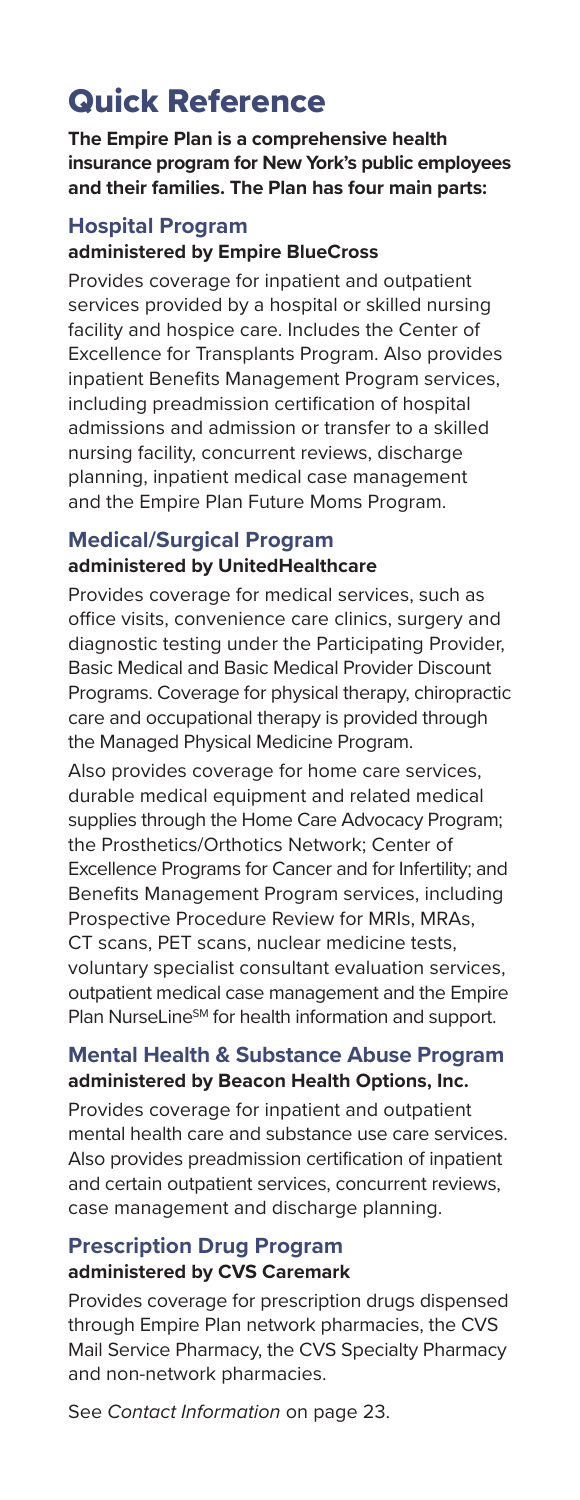# Benefits Management Program

The Empire Plan Benefits Management Program helps to protect the enrollee and allows the Plan to continue to cover essential treatment for patients by coordinating care and avoiding unnecessary services. The Benefits Management Program precertifies inpatient medical admissions and certain procedures, assists with discharge planning and provides inpatient and outpatient medical case management. In order to receive maximum benefits under the Plan, you must follow the Benefits Management Program requirements. This includes obtaining precertification for certain services when The Empire Plan is your primary coverage (pays first, before another health plan or Medicare).

### YOU MUST CALL

### **for preadmission certification**

**If The Empire Plan is primary for you or your covered dependents,** you must call The Empire Plan toll free at 1-877-7-NYSHIP (1-877-769-7447) and choose the Hospital Program (administered by Empire BlueCross):

- Before a scheduled (nonemergency) hospital admission, skilled nursing facility admission/transfer or transplant surgery.\*
- Within 48 hours, or as soon as reasonably possible, after an emergency or urgent hospital admission.\*
- For admission resulting from complications due to pregnancy or for any reason other than the delivery of the baby.\* It is also recommended that you call if you or your baby are hospitalized for more than 48 hours for a vaginal delivery or 96 hours for a cesarean delivery.

If you do not call and the Hospital Program does not certify the hospitalization, you will be responsible for the entire cost of care determined not to be medically necessary.

*\* These services are subject to a \$200 penalty if the hospitalization is determined to be medically necessary, but not precertified.* 

Other Benefits Management Program services provided by the Hospital Program include:

- Concurrent review of hospital inpatient treatment
- Discharge planning for medically necessary services post-hospitalization
- Inpatient medical case management for coordination of covered services for certain catastrophic and complex cases that may require extended care
- The Empire Plan Future Moms Program for early risk identification and for online breastfeeding support

# YOU MUST CALL **for Prospective Procedure Review**

**If The Empire Plan is primary for you or your covered dependents,** you must call The Empire Plan toll free at 1-877-7-NYSHIP (1-877-769-7447) and choose the Medical/Surgical Program (administered by UnitedHealthcare) before receiving the following scheduled (nonemergency) diagnostic tests:

- Magnetic resonance imaging (MRI)
- Magnetic resonance angiography (MRA)
- Computerized tomography (CT) scan
- Positron emission tomography (PET) scan
- Nuclear medicine test

Precertification is required unless you are having the test as an inpatient in a hospital. If you do not call, you will pay a larger part of the cost. If the test or procedure is determined not to be medically necessary, you will be responsible for the entire cost.

Other Benefits Management Program services provided by the Medical/Surgical Program include:

- Coordination of voluntary specialist consultant evaluation
- Outpatient medical case management for coordination of covered services for certain catastrophic and complex cases that may require extended care

Be sure to review the Benefits Management Program section of your *Empire Plan Certificate* and subsequent *Certificate Amendments* for complete information on the program's services and requirements.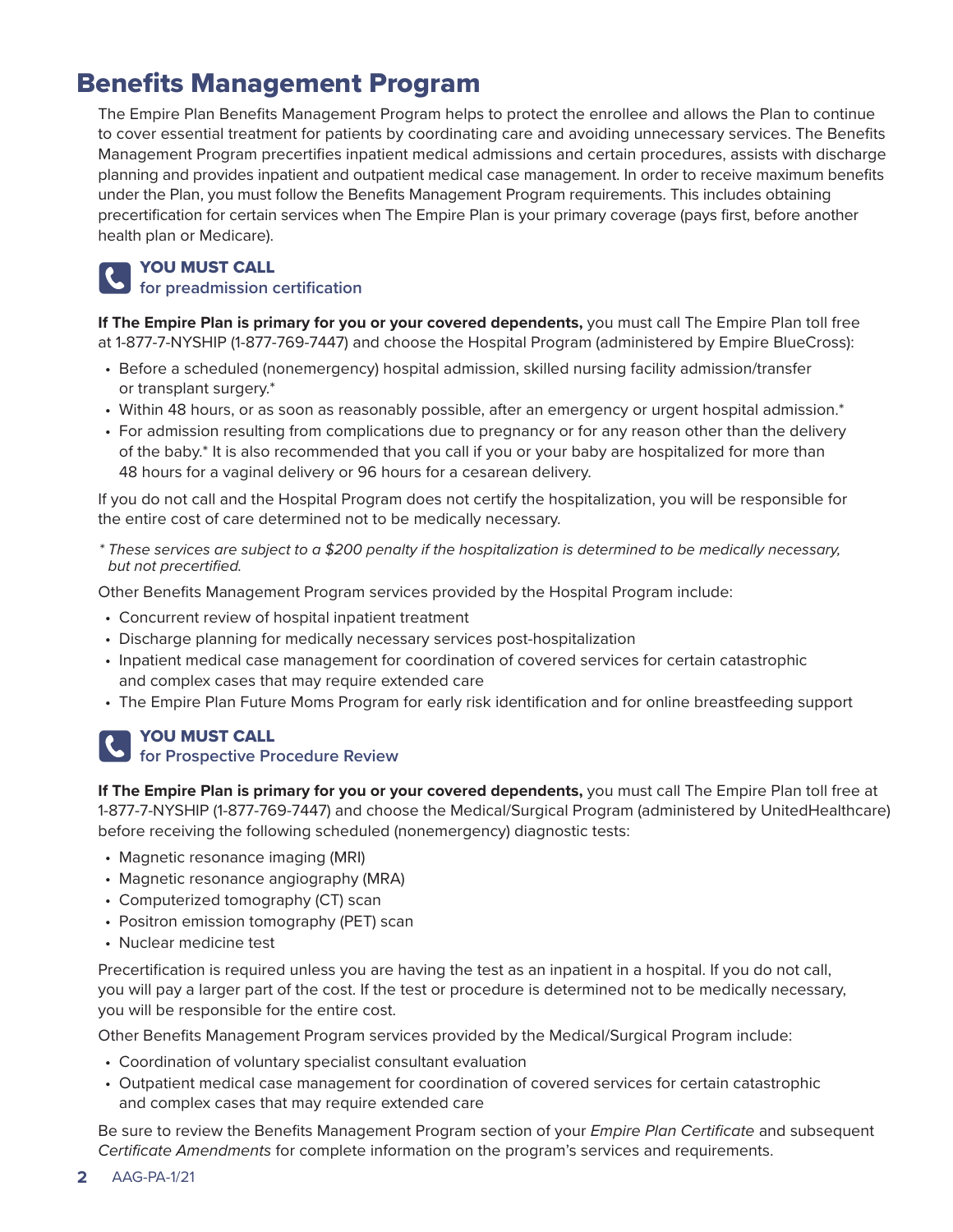# Out-Of-Pocket Costs

# **In-Network Out-of-Pocket Limit**

As a result of the federal Patient Protection and Affordable Care Act provisions, there is a limit on the amount you will pay out of pocket for in-network services/supplies received during the plan year.

**Out-of-Pocket Limit:** The amount you pay for network services/supplies is capped at the out-of-pocket limit. Network expenses include copayments you make to providers, facilities and pharmacies (network expenses do not include premiums, deductibles or coinsurance). Once the out-of-pocket limit is reached, network benefits are paid in full.

Beginning January 1, 2021, the out-of-pocket limits for in-network expenses are as follows:

#### **Individual Coverage**

- \$5,550 for in-network expenses incurred under the Hospital, Medical/Surgical and Mental Health and Substance Abuse Programs
- \$3,000 for in-network expenses incurred under the Prescription Drug Program\*

# **Family Coverage**

- \$11,100 for in-network expenses incurred under the Hospital, Medical/Surgical and Mental Health and Substance Abuse Programs
- \$6,000 for in-network expenses incurred under the Prescription Drug Program\*
- *\* Does not apply to Medicare-primary enrollees or Medicare-primary dependents. Refer to your Empire Plan Medicare Rx documents for information about your out-of-pocket expenses.*

# **Out-of-Network Combined Annual Deductible**

The combined annual deductible is \$1,250 for the enrollee, \$1,250 for the enrolled spouse/domestic partner and \$1,250 for all dependent children combined.

The combined annual deductible must be met before Basic Medical Program expenses, non-network expenses under the Home Care Advocacy Program and outpatient, non-network expenses under the Mental Health and Substance Abuse Program will be considered for reimbursement.

# **Combined Annual Coinsurance Maximum**

The combined annual coinsurance maximum is \$3,750 for the enrollee, \$3,750 for the enrolled spouse/domestic partner and \$3,750 for all dependent children combined.

Coinsurance amounts incurred for non-network Hospital Program coverage, Basic Medical Program coverage and non-network Mental Health and Substance Abuse Program coverage count toward the combined annual coinsurance maximum. Copayments to Medical/Surgical Program participating providers and to Mental Health and Substance Abuse Program network practitioners also count toward the combined annual coinsurance maximum. (**Note:** Copayments made to network facilities do not count toward the combined annual coinsurance maximum.)

# Preventive Care Services

Your Empire Plan benefits include provisions for expanded coverage of preventive health care services required by the federal Patient Protection and Affordable Care Act (PPACA).

When you meet established criteria (such as age, gender and risk factors) for certain preventive care services, those preventive services are provided to you at no cost when you use an Empire Plan participating provider or network facility. See the *2021 Empire Plan Preventive Care Coverage Guide* for examples of covered services.

For further information on PPACA preventive care services and criteria to receive preventive care services at no cost, visit [www.hhs.gov/healthcare/rights/preventive-care.](http://www.hhs.gov/healthcare/rights/preventive-care)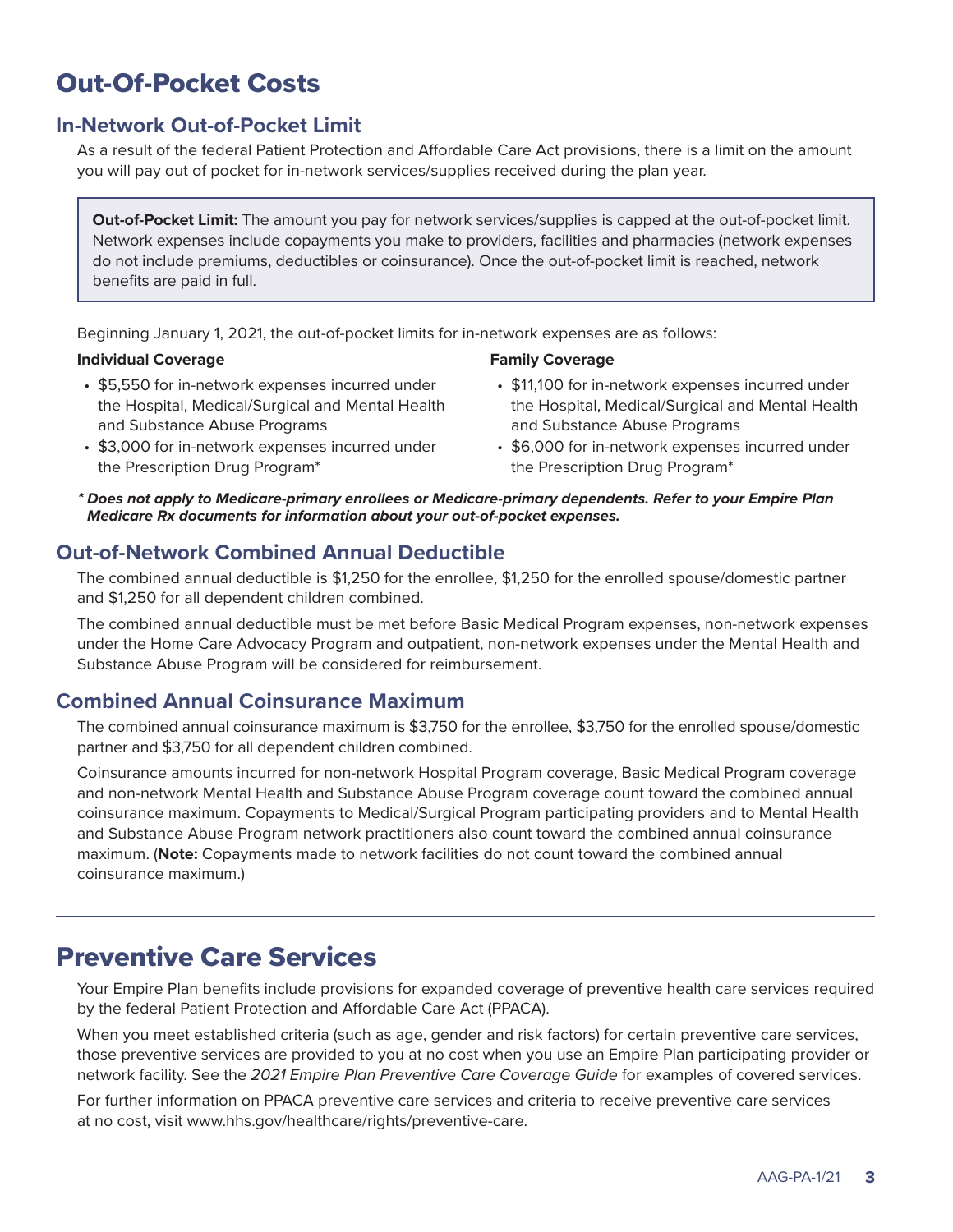# Center Of Excellence Programs

For further information on any of the programs listed below, refer to your *Empire Plan Certificate* and the publication *Reporting On Center of Excellence Programs.* In some cases, a travel, lodging and meal allowance may be available. If you do not use a Center of Excellence, benefits are provided in accordance with Hospital and/or Medical/Surgical Program coverage.

# **Cancer Services\***

## YOU MUST CALL **The Empire Plan toll free at 1-877-7-NYSHIP (1-877-769-7447) and choose the Medical/Surgical Program or call the Cancer Resource Services toll free at 1-866-936-6002 and register to participate**

Paid-in-full benefits are available for cancer services at a designated Center of Excellence. You will also receive nurse consultations, assistance locating cancer centers and a travel allowance, when applicable.

# **Transplants Program\***

### YOU MUST CALL **The Empire Plan toll free at 1-877-7-NYSHIP (1-877-769-7447) and choose the Hospital Program for prior authorization**

Paid-in-full benefits are available for the following transplant services when authorized by the Hospital Program and received at a designated Center of Excellence or a BlueCross BlueShield Association's Blue Distinction Centers for Transplants: pretransplant evaluation of transplant recipient; inpatient and outpatient hospital and physician services; and up to 12 months of follow-up care.

You must call The Empire Plan for preauthorization of the following transplants provided through the Center of Excellence for Transplants Program: bone marrow, cord blood stem cell, heart, heart-lung, kidney, liver, lung, pancreas, pancreas after kidney, peripheral stem cell and simultaneous kidney/pancreas. When applicable, a travel allowance is available. If you choose to have your transplant in a facility other than a designated Center of Excellence (or if you require a small bowel or multivisceral transplant) you may still take advantage of the Hospital Program case management services, in which a nurse will help you through the transplant process, if you enroll in the Center of Excellence for Transplants Program. If a transplant is authorized but you do not use a designated Center of Excellence, benefits will be provided in accordance with Hospital and/or Medical/ Surgical Program coverage. **Note:** Transplant surgery preauthorization is required whether or not you choose to participate in the Center of Excellence for Transplants Program.

# **Infertility Benefits\***

#### **PRESS OR SAY 1**

## **Call The Empire Plan toll free at 1-877-7-NYSHIP (1-877-769-7447) and choose the Medical/Surgical Program for predetermination**

Paid-in-full benefits are available, subject to the lifetime maximum for Qualified Procedures (\$50,000 per covered person) including any applicable travel allowance, when you choose a Center of Excellence for Infertility. To request a list of Qualified Procedures, verify coverage of infertility benefits, or to find out how using a Center of Excellence offers you the highest level of benefits available for infertility care, call the Medical/Surgical Program.

The lifetime maximum applies to all covered hospital, medical, travel, lodging and meal expenses associated with the Qualified Procedure. If three IVF cycles have not been completed once the \$50,000 lifetime maximum is reached, the Plan will cover the remaining IVF cycles until three have been met, including the associated travel, lodging and meal expenses.

# **Center of Excellence Program Travel Allowance**

When you are enrolled in the Center of Excellence Program or use a Center of Excellence for preauthorized infertility services, a travel, lodging and meal expenses benefit is available for travel within the United States. The benefit is available to the patient and one travel companion when the facility is more than 100 miles (200 miles for airfare) from the patient's home. If the patient is a minor child, it will include coverage for up to two companions.

*\* Program requirements apply even if Medicare or another health plan is primary to The Empire Plan.*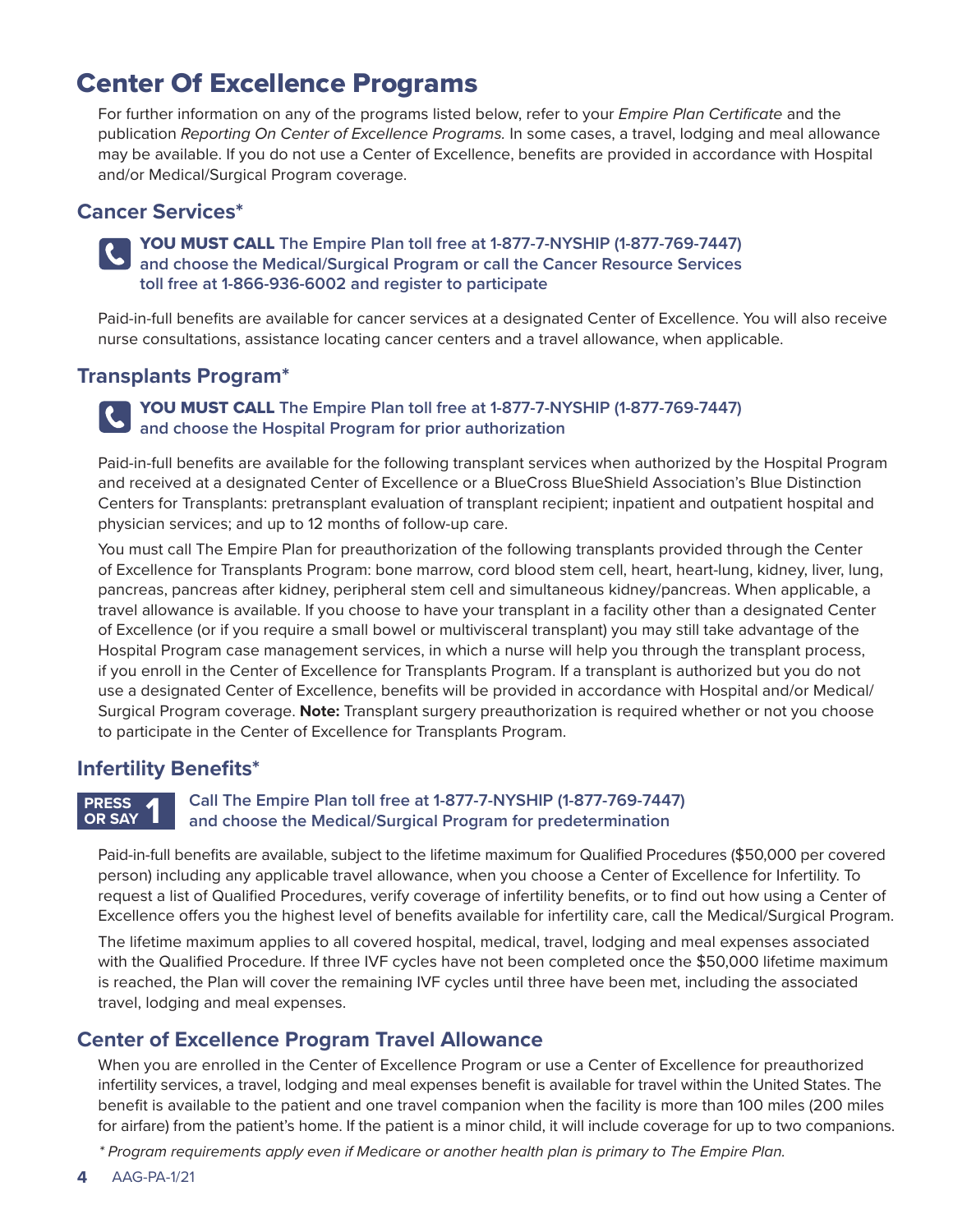Benefits will also be provided for one lodging per day. Reimbursement for lodging and meals will be limited to the U.S. General Services Administration per diem rate. Reimbursement for automobile mileage will be based on the Internal Revenue Service medical rate. Only the following travel expenses are reimbursable: lodging, meals, auto mileage (personal and rental car), economy class airfare and coach train fare. Once you arrive at your lodging and need transportation from your lodging to the Center of Excellence, certain costs of local travel are also reimbursable, including local subway, basic ridesharing, taxi or bus fare; shuttle; parking; and tolls.

# Hospital Program

#### **Call The Empire Plan at 1-877-7-NYSHIP (1-877-769-7447) and press or say 2 to reach the Hospital Program PRESS** OR SAY  $\angle$

The Hospital Program provides benefits for services provided in a network or non-network inpatient or outpatient hospital, skilled nursing facility or hospice setting. Services and supplies must be covered and medically necessary, as defined in the current version of your *Empire Plan Certificate* or as amended in subsequent *Certificate Amendments*. The Medical/Surgical Program provides benefits for certain medical and surgical care when it is not covered by the Hospital Program.

Call the Hospital Program for preadmission certification or if you have questions about your benefits, coverage or an Explanation of Benefits statement.

Network coverage applies when you receive emergency or urgent services in a non-network hospital, or when you use a non-network hospital because you do not have access to a network hospital. Call the Hospital Program to determine if you qualify for network coverage at a non-network hospital based on access.

# **Network Coverage**

You pay only applicable copayments for services/supplies provided by a hospital, skilled nursing facility or hospice that is part of The Empire Plan network. No deductible or coinsurance applies. Network coverage also applies when The Empire Plan provides coverage that is secondary to other coverage.

# **Non-Network Coverage**

When you use a facility that is not part of The Empire Plan network and do not qualify for network coverage (see above), your out-of-pocket costs are higher.

- You are responsible for a coinsurance amount of 10 percent of billed charges for inpatient facility services until you meet the combined annual coinsurance maximum.
- You are responsible for a coinsurance amount of 10 percent of billed charges or a \$75 copayment, whichever is greater, for outpatient services until you meet the combined annual coinsurance maximum.

# **Hospital Inpatient**

## YOU MUST CALL

## **for preadmission certification (see page 2)**

The Hospital Program covers you for a combined maximum of up to 365 days per spell of illness for inpatient diagnostic and therapeutic services or surgical care provided by a network and/or non-network hospital. Inpatient hospital coverage is provided under the Medical/Surgical Program's Basic Medical Program after Hospital Program benefits end.

#### **Network Coverage**

Inpatient stays in a network hospital are paid in full.

#### **Non-Network Coverage**

Inpatient stays in a non-network hospital are subject to a coinsurance amount of 10 percent of billed charges, until you meet the combined annual coinsurance maximum (see page 3). Network coverage is provided once the combined annual coinsurance maximum is satisfied.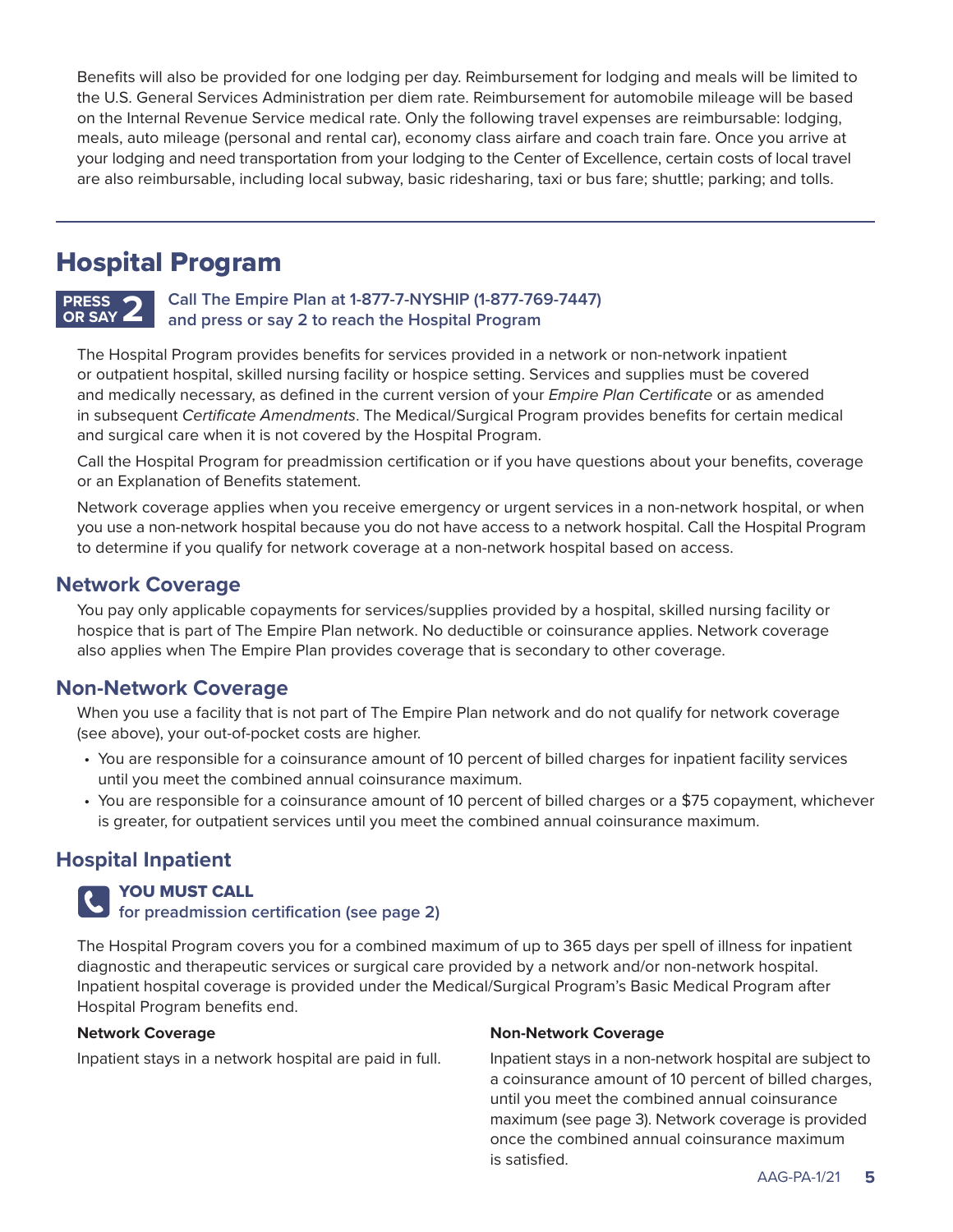# **Hospital Outpatient**

# **Emergency Department**

### **Network Coverage**

You pay one \$100 copayment per visit to an emergency department, including use of the facility for emergency care, services of the attending physician, services of providers who administer or interpret laboratory tests and electrocardiogram services. Other physician charges are covered under the Medical/Surgical Program (see page 7).

The copayment is waived if you are admitted as an inpatient directly from the emergency department.

# **Outpatient Department or Hospital Extension Clinic**

The hospital outpatient services covered under the Program are the same whether received in a network or non-network hospital outpatient department or in a network or non-network hospital extension clinic. The following benefits apply to services received in the outpatient department of a hospital or a hospital extension clinic.

### **Network Coverage**

Outpatient surgery is subject to a \$95 copayment.

You pay one \$50 copayment per visit for diagnostic radiology and diagnostic laboratory tests.

You have paid-in-full benefits for:

- Preadmission and/or presurgical testing prior to an inpatient admission
- Chemotherapy
- Radiation therapy
- Anesthesiology
- Pathology
- Dialysis

The following services are paid in full when designated preventive according to the Patient Protection and Affordable Care Act:

- Bone mineral density tests
- Colonoscopies
- Mammograms\*
- Pap smears
- Proctosigmoidoscopy screenings
- Sigmoidoscopy screenings

*\* Screening, diagnostic and 3-D mammograms are paid in full under New York State law.*

Physical therapy following a related hospitalization or related inpatient or outpatient surgery is subject to a \$25 copayment per visit. Physical therapy must start within six months from your discharge from the hospital or the date of your outpatient surgery and be completed within 365 days from the date of hospital discharge or outpatient surgery.

Medically necessary physical therapy is covered under the Managed Physical Medicine Program when not covered under the Hospital Program (see page 12).

### **Non-Network Coverage**

Network coverage applies to emergency services received in a non-network hospital.

#### **Non-Network Coverage**

You are responsible for a coinsurance amount of 10 percent of billed charges or a \$75 copayment (whichever is greater) per visit, until you meet the combined annual coinsurance maximum (see page 3). Network coverage is provided once the combined annual coinsurance maximum is satisfied.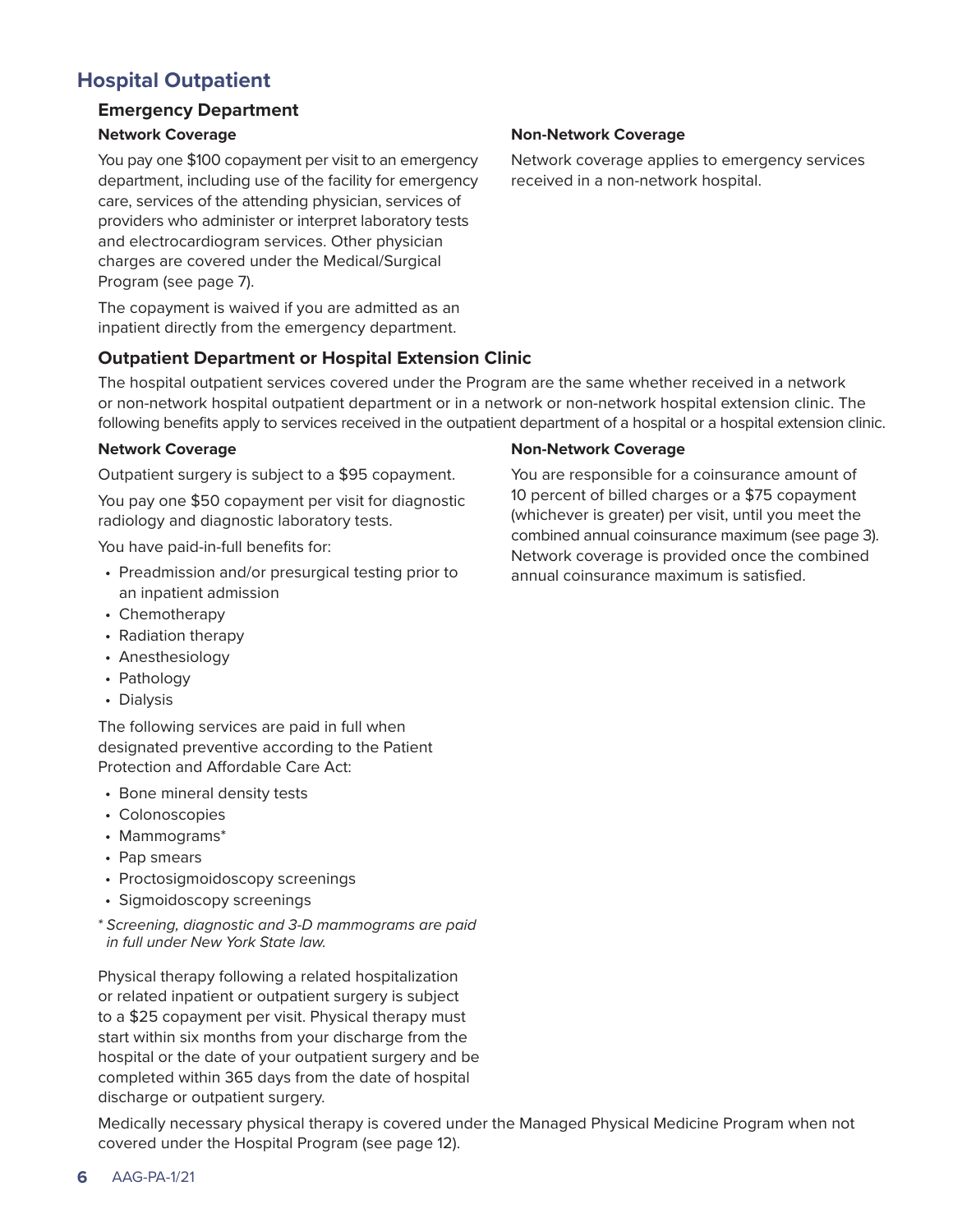# **Skilled Nursing Facility Care**

YOU MUST CALL

**for preadmission certification (see page 2)**

**Benefits are subject to the requirements of the Empire Plan Benefits Management Program if The Empire Plan provides your primary health coverage. The Empire Plan does not provide skilled nursing facility benefits, even for short-term rehabilitative care, for retirees, vestees, and dependent survivors or their dependents who are eligible for primary benefits from Medicare.** 

#### **Network Coverage**

Skilled nursing facility care is paid in full when provided in place of hospitalization. Limitations apply; refer to your *Empire Plan Certificate* regarding conditions of coverage.

### **Non-Network Coverage**

Skilled nursing facility care is covered when provided in place of hospitalization. You will be responsible for a coinsurance amount of 10 percent of billed charges, up to the combined annual coinsurance maximum. Network coverage is provided once the combined annual coinsurance maximum is satisfied (see page 3).

# **Hospice Care**

#### **Network Coverage**

Care provided by a licensed hospice program is paid in full. Enrollees are eligible for hospice care if the doctor and hospice medical director certify that the covered patient is terminally ill and likely has less than 12 months to live. Refer to your *Empire Plan Certificate* regarding conditions of coverage.

#### **Non-Network Coverage**

You will be responsible for a coinsurance amount of 10 percent of billed charges, up to the combined annual coinsurance maximum, for care provided by a licensed hospice program. Network coverage is provided once the combined annual coinsurance maximum is satisfied (see page 3).

## **Medical/Surgical Program Benefits for Physician/Provider Services Received in a Hospital Inpatient or Outpatient Setting**

When you receive covered services from a physician or other provider in a hospital, and those services are billed by the provider (not the facility), the following Medical/Surgical Program benefits apply:

#### **Participating Provider Program**

Covered services are paid in full when the provider participates in The Empire Plan network.

#### **Basic Medical Program**

If you receive covered radiology, anesthesiology or pathology services in connection with covered inpatient or outpatient services at an Empire Plan network hospital and The Empire Plan provides your primary coverage, covered charges billed separately by the anesthesiologist, radiologist and pathologist will be paid in full by the Medical/Surgical Program. Services provided by other nonparticipating providers are subject to deductible and coinsurance.

#### **Emergency care in a hospital emergency department is covered as follows:**

- An attending emergency department physician is paid in full
- Participating or nonparticipating providers who administer or interpret radiological exams, laboratory tests, electrocardiogram exams and/or pathology are paid in full
- Other participating providers are paid in full
- Other nonparticipating providers (e.g., surgeons) are considered under the Basic Medical Program and are not subject to deductible and coinsurance

The Empire Plan provides additional protections to limit out-of-pocket expenses for patients who receive services from nonparticipating (non-network) providers at a network facility without their knowledge. See *Out-of-Network Reimbursement Disclosures* or contact the Medical/Surgical Program for more information.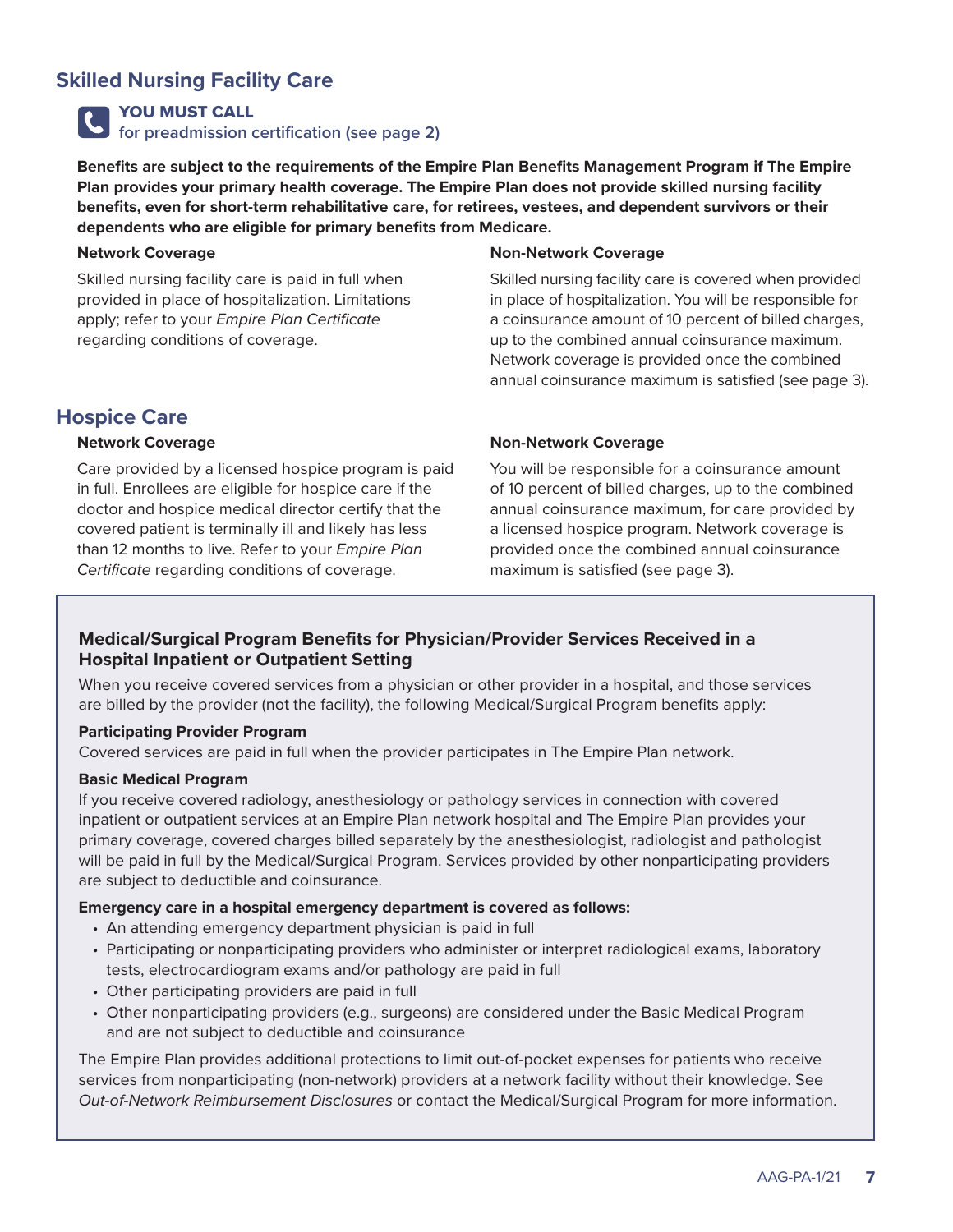# Medical/Surgical Program

# **PRESS OR SAY 1**

# **Call The Empire Plan at 1-877-7-NYSHIP (1-877-769-7447) and press or say 1 to reach the Medical/Surgical Program**

The Medical/Surgical Program covers services received from a physician or other practitioner licensed to provide medical/surgical services. It also covers services received from facilities not covered under the Hospital Program, such as outpatient surgical centers, imaging centers, laboratories, cardiac rehabilitation centers, urgent care centers and convenience care clinics. Services and supplies must be covered and medically necessary, as defined in the current version of your *Empire Plan Certificate* or as amended in subsequent *Certificate Amendments.* Call the Medical/Surgical Program if you have questions about coverage, benefits or the status of a provider.

# **Participating Provider Program**

The Participating Provider Program provides medical/surgical benefits for services/supplies received from a provider that participates in The Empire Plan network. Always ask your provider if they are a participating provider and accepting new patients before you receive services. To find a participating provider in the expanded network go to NYSHIP Online at [www.cs.ny.gov/employee-benefits. Ch](http://www.cs.ny.gov/employee-benefits)oose your group and plan, if prompted, and from the NYSHIP Online homepage, select Find a Provider. Scroll to the Medical/Surgical Program and select the link to the online directory. Or, call The Empire Plan toll free at 1-877-7-NYSHIP (1-877-769-7447) and press or say 1 and a Medical/Surgical Program representative can assist you with locating a provider.

When you receive covered services from a participating provider, you pay only applicable copayments. Women's health care services, many preventive care services and certain other covered services are paid in full (see pages 9–11).

# **Basic Medical Program**

The Basic Medical Program provides benefits for services/supplies received from a provider that does not participate in The Empire Plan network. Your out-of-pocket costs are higher when you use a nonparticipating provider.

**Combined annual deductible:** The combined annual deductible must be satisfied before The Empire Plan reimburses for benefits received from a nonparticipating provider (see page 3).

**Coinsurance:** The Empire Plan reimburses 80 percent of the usual and customary rate for covered services after you meet the combined annual deductible. You are responsible for the balance.

**Combined annual coinsurance maximum:** After the combined annual coinsurance maximum is reached, The Empire Plan reimburses 100 percent of the usual and customary rate for covered services (see page 3).

**Usual and Customary Rate (UCR):** The lowest of the actual charge, the provider's usual charge or the usual charge within the same geographic area. The Plan generally utilizes FAIR Health<sup>®</sup> rates at the 90<sup>th</sup> percentile to determine the allowable amount. You can estimate the anticipated out-of-pocket cost for out-of-network services by contacting your provider for the amount that will be charged, or by visiting [www.fairhealthconsumer.org to](http://www.fairhealthconsumer.org) determine the UCR for these services in your geographic area.

## **Basic Medical Provider Discount Program**

If The Empire Plan is your primary insurance coverage and you use a nonparticipating provider who is part of The Empire Plan MultiPlan group, your out-of-pocket expense will, in most cases, be reduced. Your share of the cost will be based on the lesser of The Empire Plan MultiPlan fee schedule or the usual and customary rate.

The Empire Plan MultiPlan provider will submit bills to and receive payments directly from UnitedHealthcare. You are only responsible for the applicable deductible and coinsurance amounts. To find a provider, call the Medical/Surgical Program or go to [www.cs.ny.gov/employee-benefits. \(R](http://www.cs.ny.gov/employee-benefits)etirees select Click here for NYSHIP Online for RETIREES.) Choose your group and plan, if prompted, and select Find a Provider.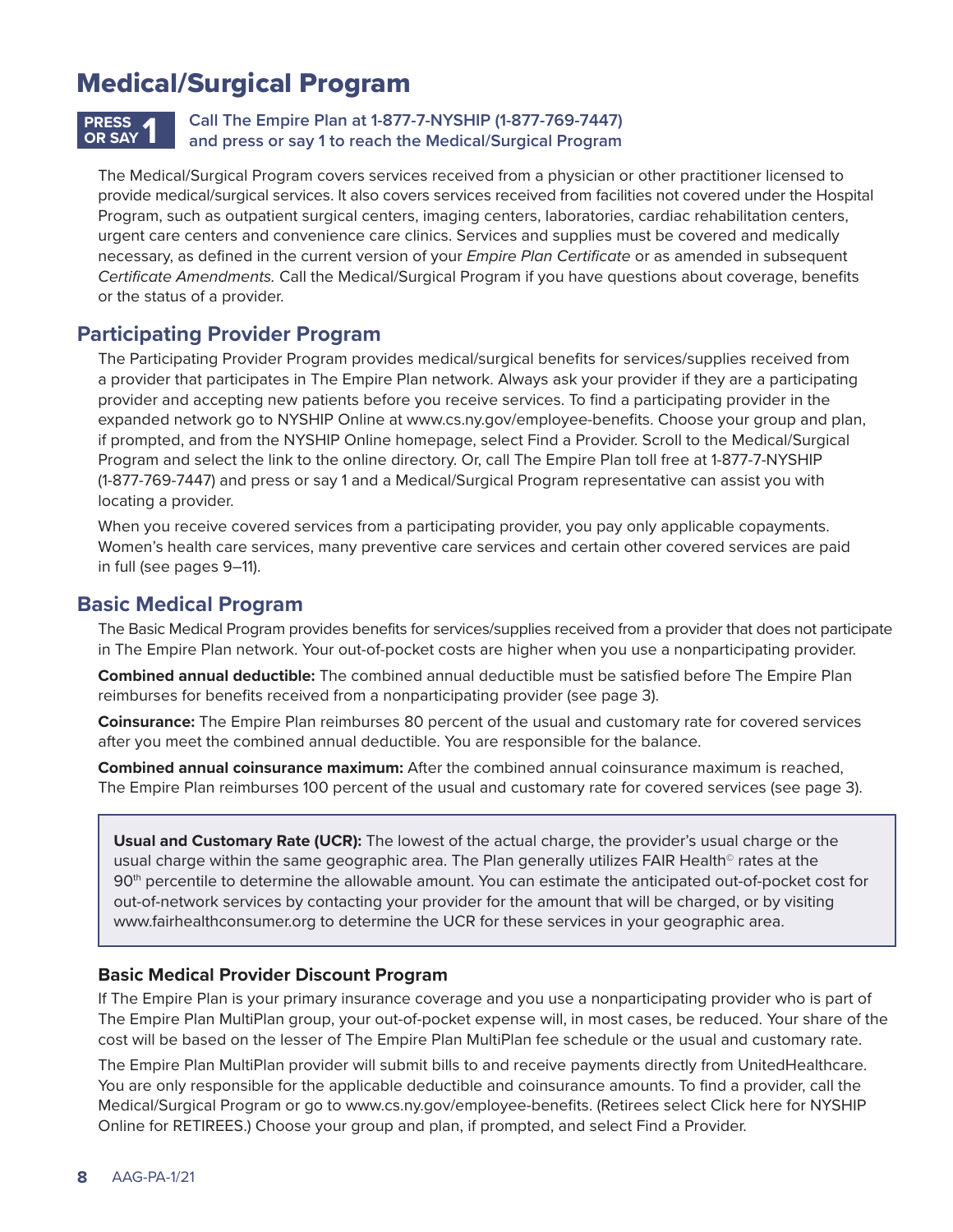# **Office Visit/Office Surgery, Laboratory/Radiology and Contraceptives**

### **Participating Provider Program**

Office visits, including office surgery, may be subject to a single \$25 copayment per visit. A single, separate \$25 copayment may apply to laboratory services, radiology services and/or certain immunizations provided during the office visit. The costs of U.S. Food and Drug Administration (FDA)-approved contraceptive methods for women, including sterilization, that require physician intervention, are covered and are not subject to a copayment. Vasectomies are covered subject to copayment. Certain visits and laboratory/radiology services are not subject to copayment, including well-child care, prenatal care and visits for preventive care and women's health care.

# **Routine Health Exams**

### **Participating Provider Program**

Preventive routine health exams are paid in full.

Other covered services received during a routine health exam may be subject to copayment(s).

# **Basic Medical Program**

Covered services provided by or received from a nonparticipating provider are subject to Basic Medical Program benefits, including deductible and coinsurance.

### **Basic Medical Program**

Routine health exams are covered for active employees age 50 or older and for an active employee's spouse/ domestic partner age 50 or older. This benefit is not subject to deductible or coinsurance. Covered services, such as laboratory tests and screenings provided during a routine exam that fall outside the scope of a routine exam, are subject to deductible and coinsurance. For further information, contact the Medical/Surgical Program.

# **Adult Immunizations**

### **Participating Provider Program**

The following adult immunizations are paid in full, based on recommendations by the Advisory Committee on Immunization Practices of the Centers for Disease Control and Prevention:

- Influenza (flu)\*
- Pneumococcal (pneumonia)\*
- Measles, mumps, rubella (MMR)
- Varicella (chickenpox)
- Tetanus, diphtheria, pertussis (Td/Tdap)
- Hepatitis A
- Hepatitis B
- Human papillomavirus (HPV)
- Meningococcal (meningitis)\*
- Herpes zoster (shingles)\*
	- Shingrix®

No copayment is required for enrollees age 50 and older.

- Zostavax®

No copayment for enrollees age 60 and older; enrollees between the ages of 55 and 59 are subject to a Level 1, 30-day supply copayment at a network pharmacy or a medical copayment at a physician's office.

## **Basic Medical Program**

Not covered.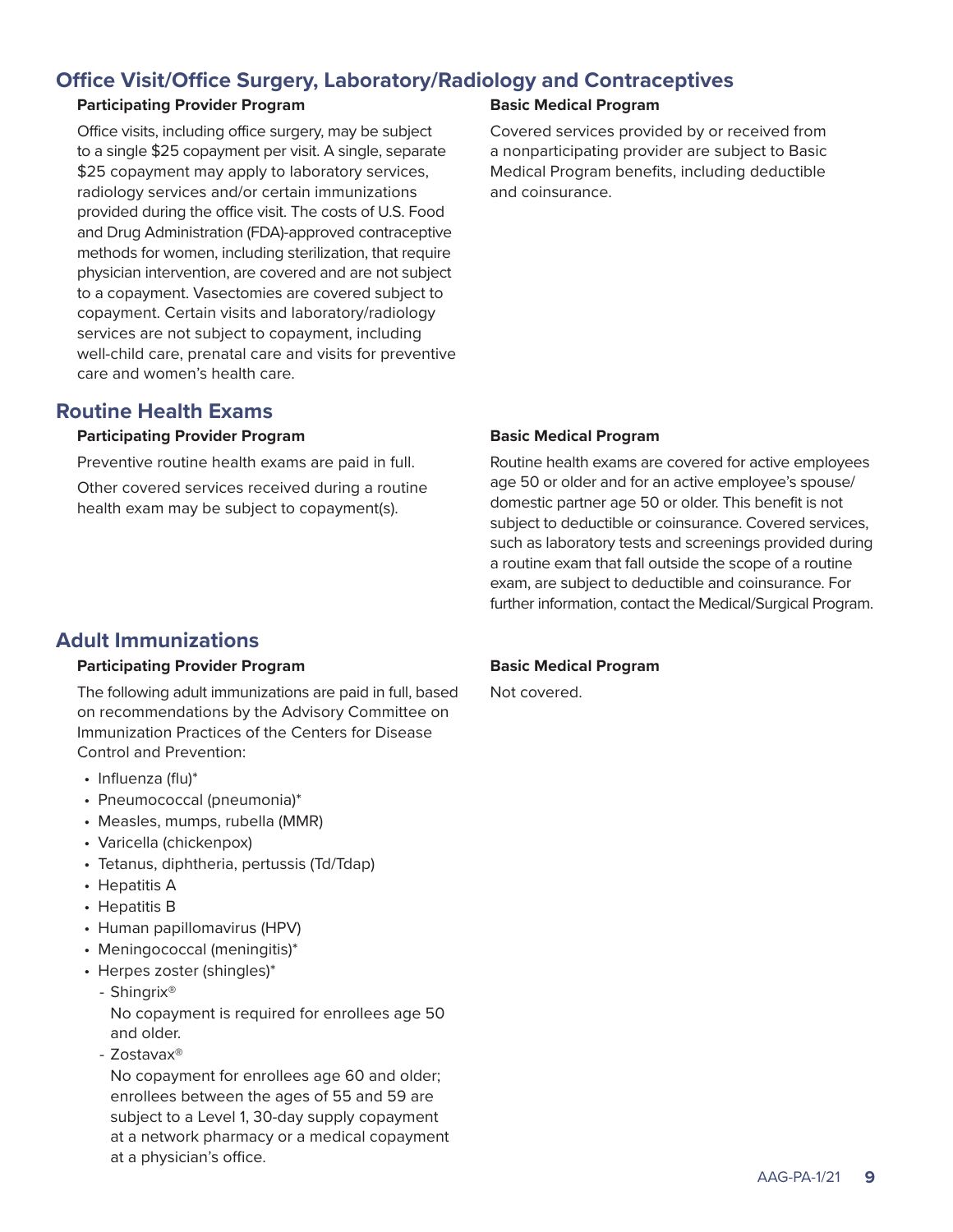#### **Participating Provider Program**

Doses, recommended ages and populations vary. Other immunizations may be subject to a copayment.

*\* Paid in full under the Prescription Drug Program at all CVS Caremark National Vaccine Network Pharmacies, subject to age limitations. The shingles vaccine requires a prescription. See page 17 for vaccinations covered under the Prescription Drug Program.*

# **Routine Pediatric Care •** *Up to age 19*

#### **Participating Provider Program**

Routine well-child care is a paid-in-full benefit. This includes examinations, immunizations and the cost of oral and injectable substances (including the influenza vaccine) when administered according to pediatric immunization guidelines.

#### **Basic Medical Program**

**Routine newborn child care:** Provider services for routine care of a newborn child are covered and not subject to deductible or coinsurance.

**Routine pediatric care:** Routine pediatric care provided by a nonparticipating provider is subject to Basic Medical Program benefits, including deductible and coinsurance.

# **Outpatient Surgical Locations**

#### **Participating Provider Program**

A \$50 copayment covers facility, same-day on-site testing, laboratory services provided on-site and anesthesiology charges for covered services at a participating outpatient surgical center.

#### **Basic Medical Program**

Covered services provided by a nonparticipating outpatient surgical center are subject to Basic Medical Program benefits, including deductible and coinsurance.

Hospital and hospital-based outpatient surgical locations are covered under the Hospital Program (see *Outpatient Department or Hospital Extension Clinic*, page 6).

# **Diabetes Education Centers**

#### **Participating Provider Program**

Visits to a Diabetes Education Center are subject to a \$25 copayment.

To find a Center, call the Medical/Surgical Program or go to NYSHIP Online at [www.cs.ny.gov/employee-benefits.](http://www.cs.ny.gov/employee-benefits)  (Retirees select Click here for NYSHIP Online for RETIREES.) Choose your group and plan, if prompted, select Find a Provider and then The Empire Plan Medical/Surgical Provider Directory.

# **Prostheses and Orthotic Devices**

#### **Participating Provider Program**

Prostheses/orthotic devices that meet the individual's functional needs are paid in full when obtained from a participating provider.

#### **Basic Medical Program**

Visits to a nonparticipating Diabetes Education Center are subject to Basic Medical Program benefits, including deductible and coinsurance.

#### **Basic Medical Program**

Prostheses/orthotic devices that meet the individual's functional needs are subject to Basic Medical Program benefits, including deductible and coinsurance.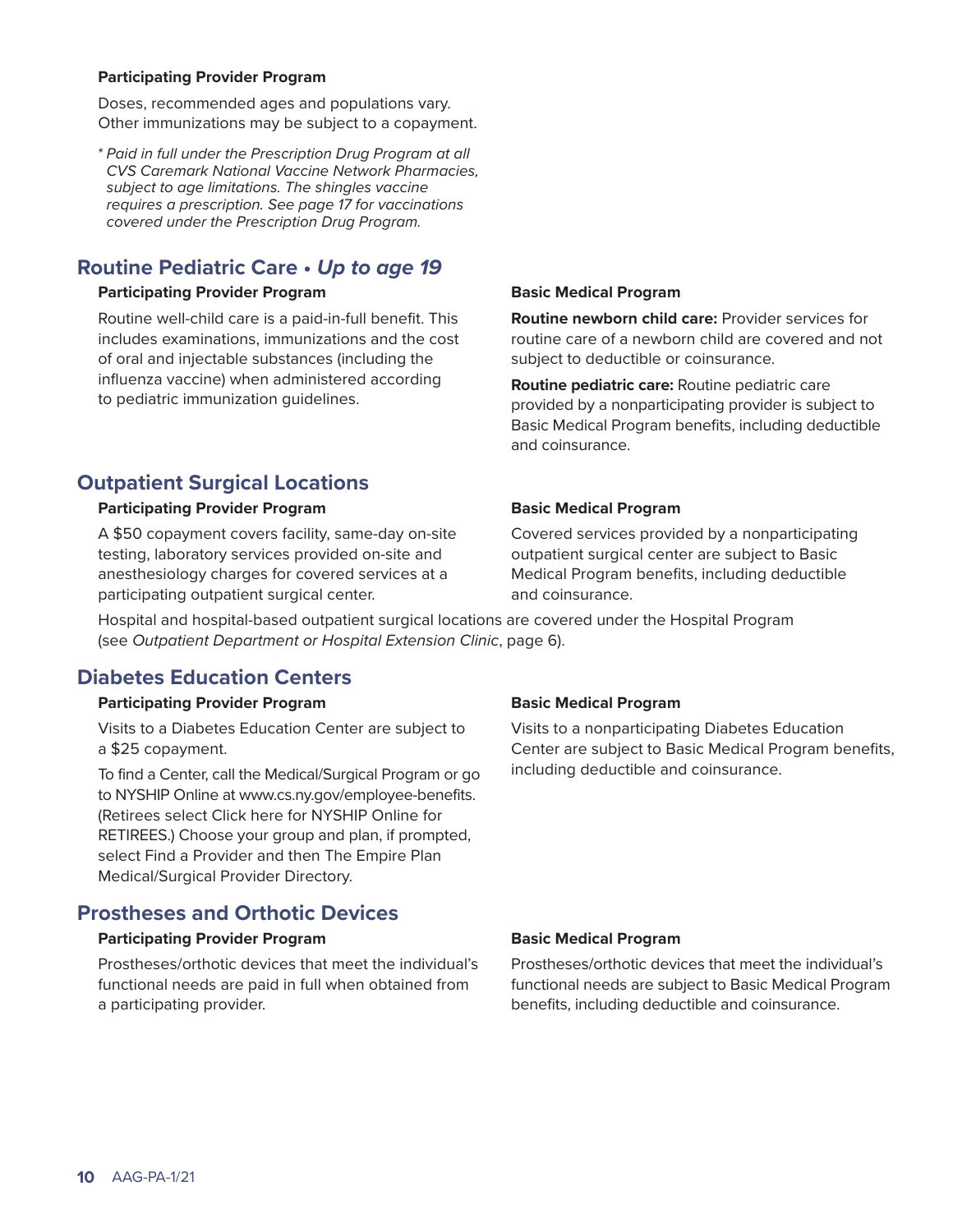# **Hearing Aids**

#### **Basic Medical Program**

Hearing aids, when prescribed by a licensed provider, including evaluation, fitting and purchase, are covered under the Basic Medical Program, up to a maximum reimbursement of \$1,500 per hearing aid, per ear, once every four years. Children age 12 and under are covered up to \$1,500 per hearing aid, per ear, once every two years if the existing hearing aid can no longer compensate for the child's hearing loss. This benefit applies whether you use a participating or nonparticipating provider and is not subject to deductible or coinsurance.

# **Wigs**

#### **Basic Medical Program**

Wigs are covered under the Basic Medical Program benefit, up to a \$1,500 lifetime maximum, when hair loss is due to a chronic or acute medical condition. This benefit applies whether you use a participating or nonparticipating provider and is not subject to deductible or coinsurance.

# **External Mastectomy Prostheses**

#### **Basic Medical Program**

One single or double external mastectomy prosthesis is covered under the Basic Medical Program, once per calendar year. This benefit applies whether you use a participating or nonparticipating provider and is not subject to deductible or coinsurance.

You must call the Medical/Surgical Program and select the Home Care Advocacy Program for precertification of any single prosthesis costing \$1,000 or more. For a prosthesis requiring prior approval, benefits will be available for the most cost-effective prosthesis that meets an individual's functional needs.

# **Gender Dysphoria Treatment**

#### **Participating Provider and Basic Medical Programs**

Coverage includes cross-sex hormone therapy, puberty suppressing medications and laboratory testing to monitor the safety of hormone therapy. Gender affirming surgery and other associated surgeries, services, and procedures, including those to change your physical appearance to more closely conform secondary sex characteristics to those of your identified gender, are covered when your behavioral health provider completes a determination of medical necessity.

# **Emergency Ambulance Service**

#### **Basic Medical Program**

Local commercial ambulance transportation is a covered basic medical expense subject only to a \$70 copayment. Volunteer ambulance transportation will continue to be reimbursed for donations at the current rates of \$50 for under 50 miles and \$75 for over 50 miles. This benefit applies whether you use an ambulance service that is a participating provider or a nonparticipating provider and is not subject to deductible or coinsurance.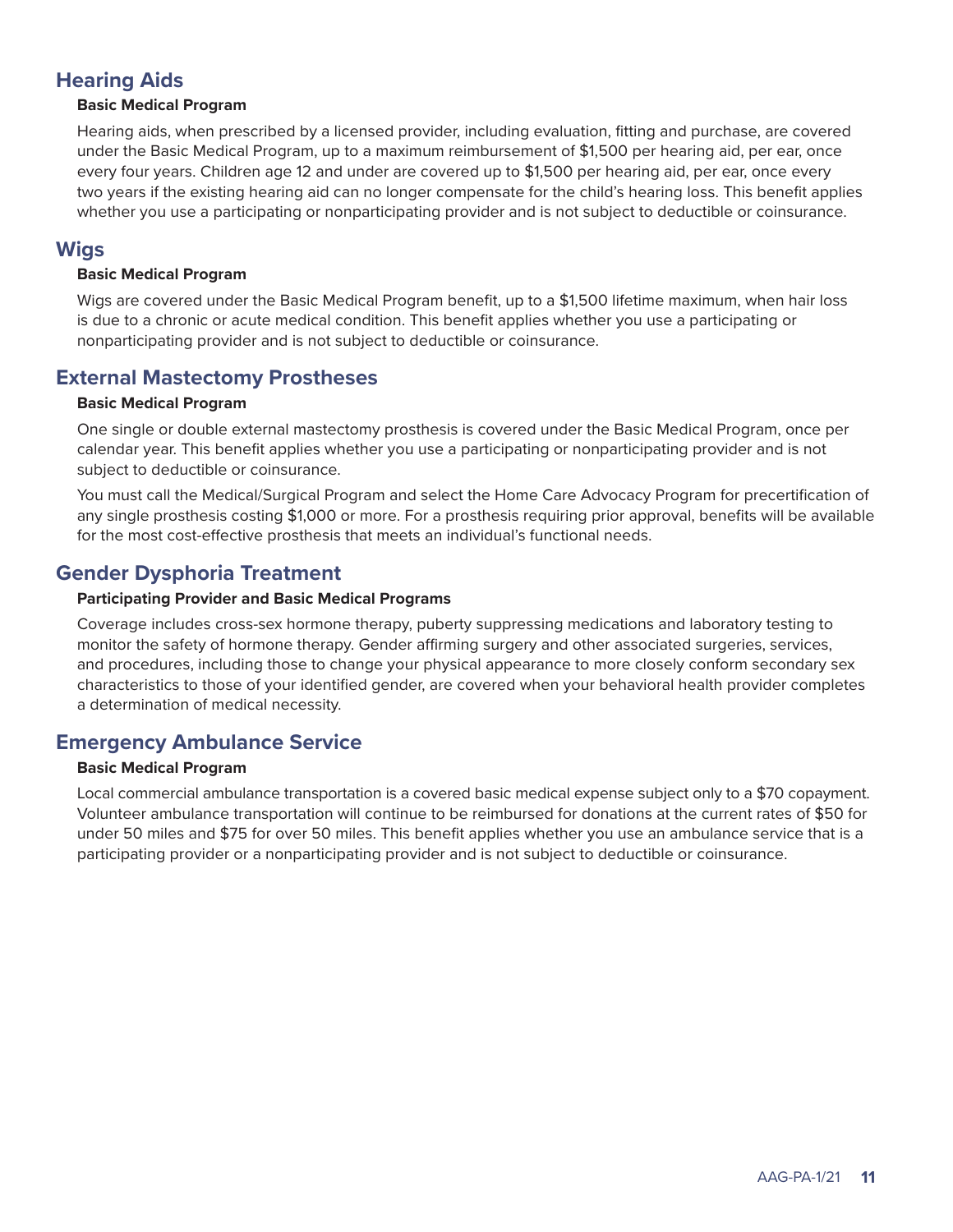# Managed Physical Medicine Program

Administered by Managed Physical Network (MPN)

# **Chiropractic Treatment, Physical Therapy and Occupational Therapy**

## **Network Coverage**

Each office visit to a network provider is subject to a \$25 copayment. Related radiology and diagnostic laboratory services billed by the network provider are subject to a separate \$25 copayment. No more than two copayments per visit will be assessed.

MPN guarantees access to network benefits. If there are no network providers in your area, you must contact MPN prior to receiving services to arrange for network benefits. Physical therapy must be prescribed by a doctor.

### **Non-Network Coverage**

**Annual deductible:** \$250 enrollee; \$250 enrolled spouse/domestic partner; \$250 all dependent children combined. This deductible is separate from the combined annual deductible.

**Coinsurance:** The Empire Plan pays up to 50 percent of the network allowance after you meet the annual deductible. There is no coinsurance maximum. Coinsurance under the Managed Physical Medicine Program does not contribute to and is separate from the combined annual coinsurance maximum. The network allowance generally equates to 18 percent of FAIR Health© Usual and Customary professional rates.\*

# Home Care Advocacy Program (HCAP)

**Home Care Services, Skilled Nursing Services and Durable Medical Equipment/Supplies**

## YOU MUST CALL **for prior authorization**

### **Network Coverage** *(when you use HCAP)*

To receive a paid-in-full benefit, you must call The Empire Plan toll free at 1-877-7-NYSHIP (1-877-769-7447) and choose the Medical/Surgical Program, then Benefits Management Program, to precertify and help make arrangements for covered services, durable medical equipment and supplies, including one pair of diabetic shoes per year, insulin pumps, Medi-Jectors and enteral formulas. Diabetic shoes have an annual maximum benefit of \$500.

**Exceptions:** For diabetic supplies (except insulin pumps and Medi-Jectors), call The Empire Plan Diabetic Supplies Pharmacy at 1-800-321-0591. For ostomy supplies, call Byram Healthcare Centers at 1-800-354-4054.

## **Non-Network Coverage** *(when you don't use HCAP)*

The first 48 hours of nursing care are not covered. After you meet the combined annual deductible (see page 3), The Empire Plan pays up to 50 percent of the HCAP network allowance for covered services, durable medical equipment and supplies. There is no coinsurance maximum. You are also covered for one pair of diabetic shoes per year that are paid up to 75 percent of the HCAP network allowance with a \$500 annual maximum. The network allowance generally equates to 43 percent of FAIR Health<sup>®</sup> Usual and Customary professional rates.\*

**Important:** If Medicare is your primary coverage and you do not use a Medicare contract provider, your benefits will be reduced. If Medicare is your primary coverage and you live in an area or need supplies while visiting an area that participates in the Medicare Durable Medical Equipment, Prosthetics, Orthotics and Supplies (DMEPOS) Competitive Bidding Program, you must use a Medicare-approved supplier. To locate a Medicare contract supplier, visit [www.medicare.gov/supplierdirectory/search.html or](http://www.medicare.gov/supplierdirectory/search.html) contact The Empire Plan toll free at 1-877-7-NYSHIP (1-877-769-7447) and choose the Medical/Surgical Program, then Benefits Management Program/Home Care Advocacy Program.

*<sup>\*</sup> Legislatively, the Department of Financial Services for the State of New York defines the term "Usual and Customary Rate (UCR)" as the 80th percentile of the FAIR Health© rates.*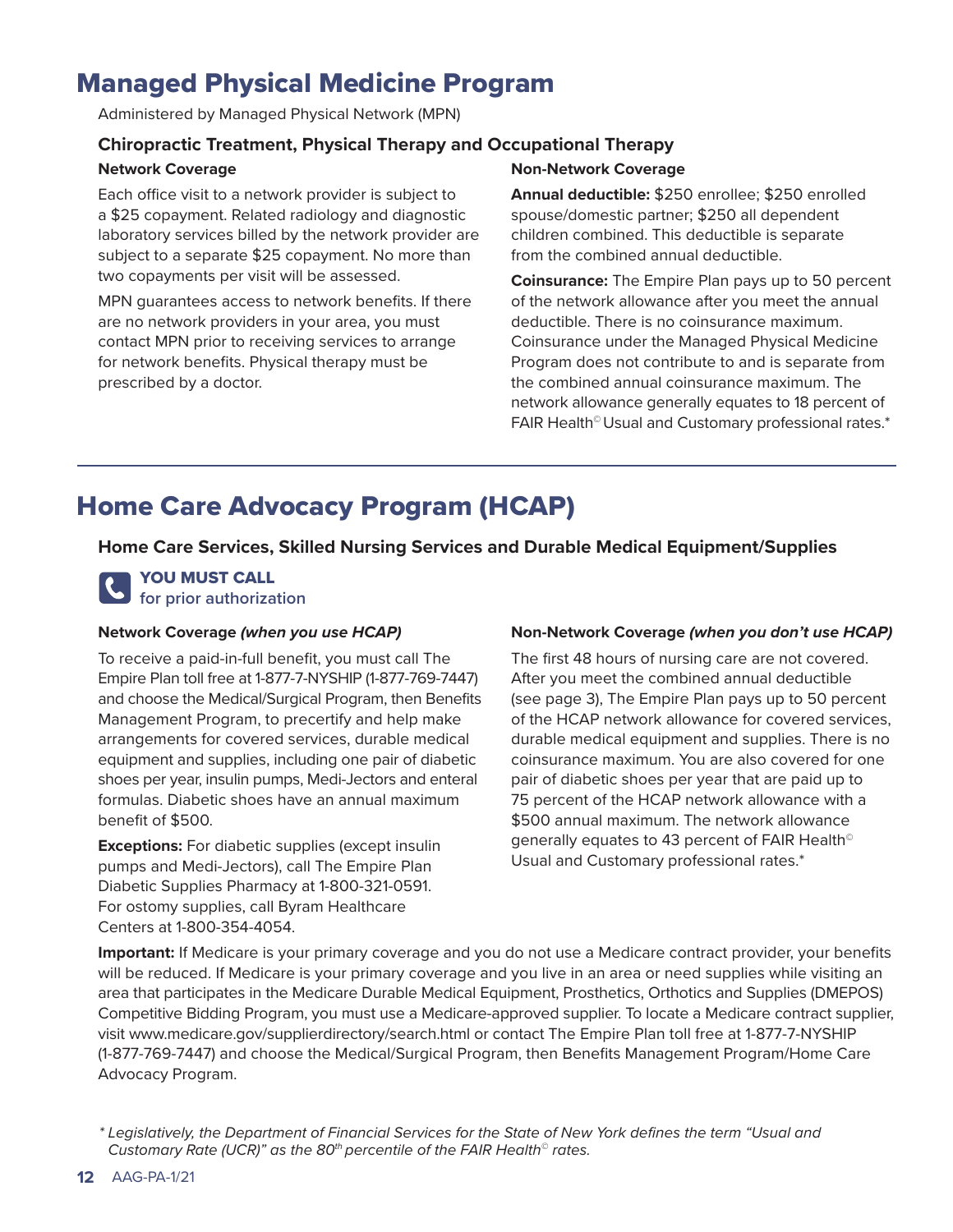# Mental Health And Substance Abuse Program

#### **For the highest level of benefits, call The Empire Plan at 1-877-7-NYSHIP (1-877-769-7447) and press or say 3 to reach the Mental Health and Substance Abuse Program PRESS OR SAY 3**

To receive the highest level of benefits you must call the Mental Health and Substance Abuse (MHSA) Program before seeking services from a mental health or substance use care provider. This includes treatment for alcoholism and services that require precertification to confirm medical necessity before starting treatment (see list below). Call The Empire Plan at 1-877-7-NYSHIP (1-877-769-7447) and press or say 3 to reach the Mental Health and Substance Abuse Program. You can reach the Clinical Referral Line by selecting option 3 from the MHSA Program menu. The Clinical Referral Line is available 24 hours a day, every day of the year. In an emergency, go to the nearest hospital emergency department. You or your designee should call the Mental Health and Substance Abuse Program within 48 hours of an admission for emergency care or as soon as reasonably possible.

To check if providers or facilities are in The Empire Plan network, visit NYSHIP Online at [www.cs.ny.gov/](http://www.cs.ny.gov/employee-benefits) [employee-benefits.](http://www.cs.ny.gov/employee-benefits) Choose your group and plan, if prompted, and select Find a Provider. Under the MHSA Program, click on the ReferralConnect link. On ReferralConnect you can search for a specific provider or provider type in your area. If there are no network providers in your area, you have guaranteed access to network level benefits if you call the Clinical Referral Line to arrange your care with an appropriate provider.

# **Schedule of Benefits for Covered Services**

The Program Administrator must certify all covered services as medically necessary, regardless of whether you are using Network or Non-Network coverage. If the Program Administrator does not certify your inpatient or outpatient treatment as medically necessary, you will not receive any Empire Plan benefits and you will be responsible for the full cost of care.

### **The following services require Precertification from the Program Administrator:**

- Intensive outpatient program for mental health
- Structured outpatient program for substance use disorder
- 23-hour bed for mental health or substance use disorder
- 72-hour bed for mental health or substance use disorder
- Outpatient detoxification
- Transcranial Magnetic Stimulation (TMS)
- Applied Behavioral Analysis (ABA)
- Group home
- Halfway house
- Residential treatment center for mental health\*
- Residential treatment center for substance use disorder\*\*
- Partial hospitalization for mental health
- Partial hospitalization for substance use disorder
- *\* Precertification is not required for covered individuals under 18 years of age at OHM-certified network facilities located within New York State.*
- *\*\* Precertification is not required for OASAS-certified Network Facilities located within New York State.*

# **Network Coverage**

You pay only applicable copayments for covered services provided by a provider or facility that is in The Empire Plan network. No deductible or coinsurance applies.

# **Non-Network Coverage**

When you use a provider or facility that is not in The Empire Plan network, your out-of-pocket costs are higher, as described in this section.

# **Inpatient Services**

You should call before an admission to a mental health care or substance use care facility to ensure that benefits are available. In the case of an emergency admission, certification should be requested as soon as possible. Network facilities are responsible for obtaining precertification. If you use a non-network facility, you may be required to pay the full cost of any stay determined not to be medically necessary.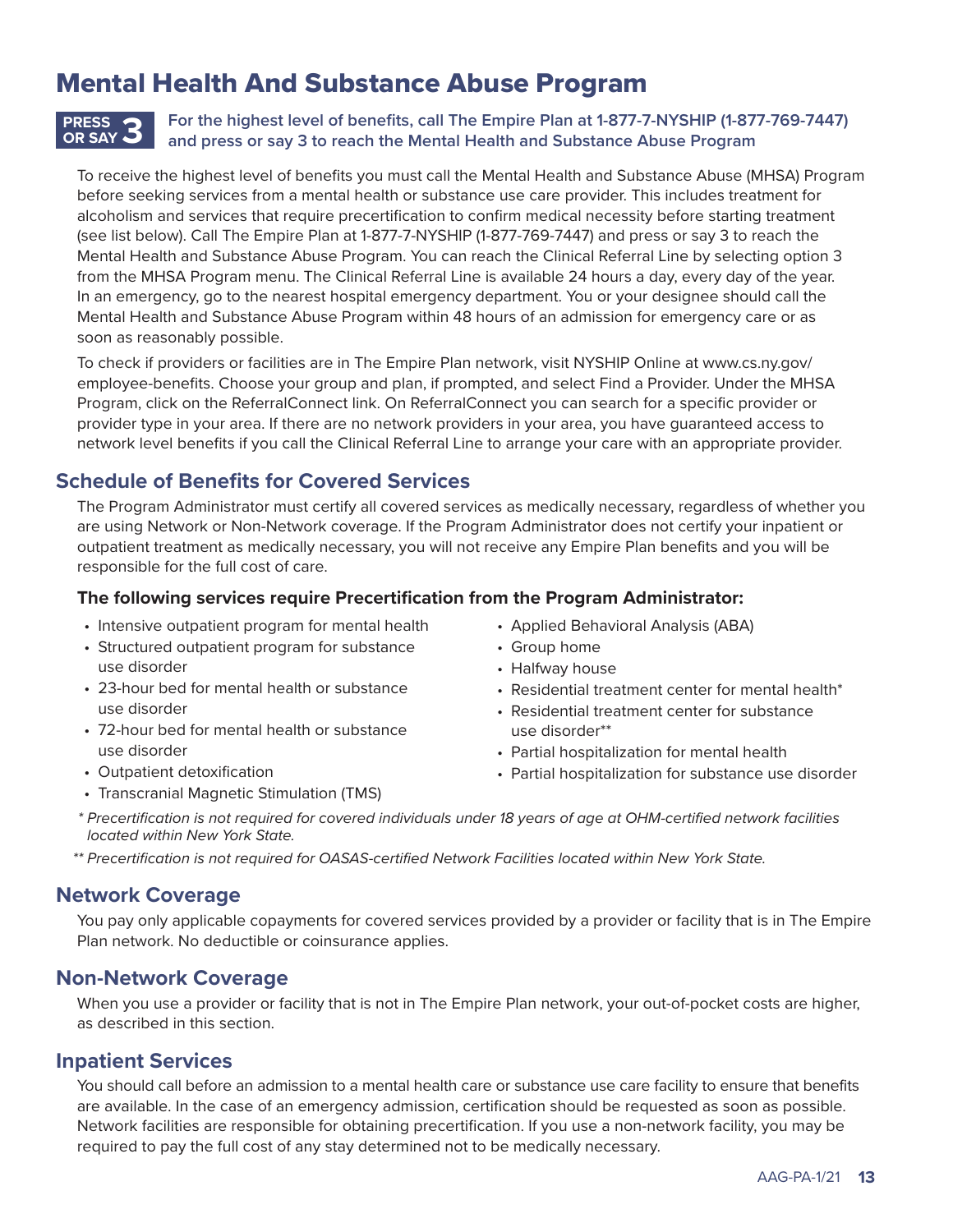#### **Network Coverage**

Inpatient stays in an approved network facility are paid in full.

**Practitioner treatment or consultation:** Covered treatment or consultation services that you receive while you are an inpatient that are billed by a practitioner — not the facility — are paid in full.

### **Non-Network Coverage**

You will be responsible for a coinsurance amount of 10 percent of billed charges, up to the combined annual coinsurance maximum (see page 3). When the combined annual coinsurance maximum is met, you will receive network benefits.

**Practitioner treatment or consultation:** Covered treatment or consultation services that you receive while you are an inpatient that are billed by a practitioner — not the facility — are subject to deductible and coinsurance as described below under *Office Visits and Other Outpatient Services*.

# **Ambulance Service**

Ambulance service to a facility where you will be receiving mental health care or substance use care is covered at no cost to you when medically necessary. When the enrollee has no obligation to pay, donations up to \$50 for trips of fewer than 50 miles and up to \$75 for trips over the 50 miles will be reimbursed for voluntary ambulance services. This benefit is not subject to deductible or coinsurance.

# **Outpatient Services**

# **Hospital Emergency Department Network Coverage**

You pay one \$100 copayment per visit to an emergency department. The copayment is waived if you are admitted as an inpatient directly from the emergency department.

# **Office Visits and Other Outpatient Services**

### **Network Coverage**

Office visits and other outpatient services, such as outpatient substance use rehabilitation programs, psychological testing/evaluation, electroconvulsive therapy and Applied Behavior Analysis (ABA) services, may be subject to a \$25 copayment per visit.

Up to three visits per crisis are paid in full for mental health care treatment. After the third visit, the \$25 copayment per visit applies.

## **Non-Network Coverage**

Network coverage applies to emergency department visits at a non-network hospital.

## **Non-Network Coverage**

**Combined annual deductible:** Must be satisfied before The Empire Plan pays benefits (see page 3).

**Coinsurance:** The Empire Plan pays 80 percent of the usual and customary rate for covered services after you meet the combined annual deductible. You are responsible for the balance.

**Combined annual coinsurance maximum:** After the combined annual coinsurance maximum is reached, the Plan pays benefits for covered services at 100 percent of the UCR (see page 3).

**Usual and Customary Rate (UCR):** The lowest of the actual charge, the provider's usual charge or the usual charge within the same geographic area. The Plan generally utilizes FAIR Health<sup>®</sup> rates at the 90<sup>th</sup> percentile to determine the allowable amount. You can estimate the anticipated out-of-pocket cost for out-of-network services by contacting your provider for the amount that will be charged, or by visiting [www.fairhealthconsumer.org to](http://www.fairhealthconsumer.org) determine the UCR for these services in your geographic area.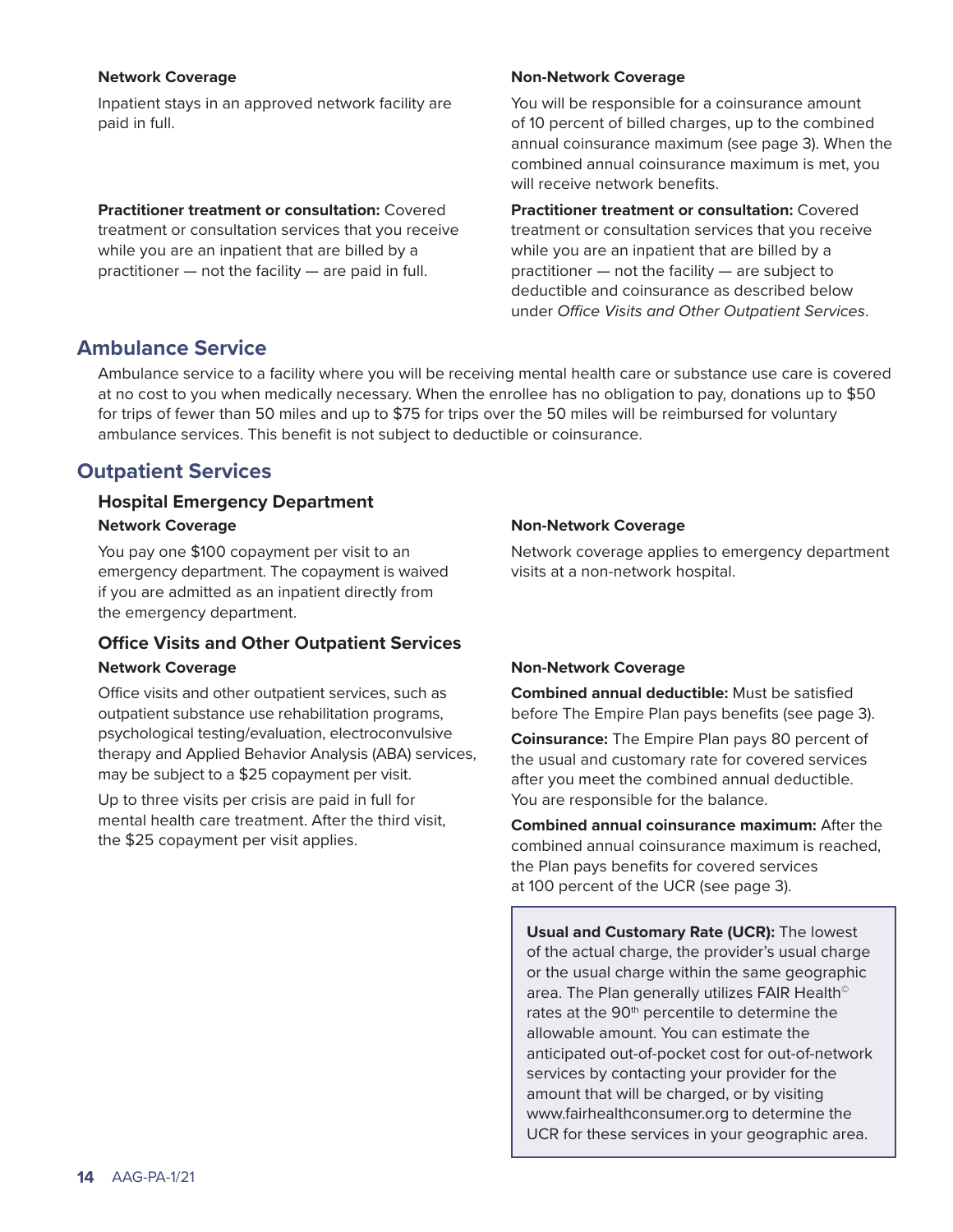# Prescription Drug Program

**Call The Empire Plan at 1-877-7-NYSHIP (1-877-769-7447) and press or say 4 to reach the Prescription Drug Program PRESS OR SAY 4**

### *This section DOES NOT APPLY if you are enrolled in Empire Plan Medicare Rx, the Medicare Part D prescription drug program (see page 19).*

The Prescription Drug Program provides coverage for prescriptions for covered drugs, up to a 90-day supply, when filled at network, mail service, specialty or non-network pharmacies.

# **Copayments**

You have the following copayments for covered drugs purchased from a network pharmacy, the mail service pharmacy or the designated specialty pharmacy.

| <b>Drug Category</b>                                | Up to a 30-day<br><b>Supply from a Network</b><br><b>Pharmacy, the Mail</b><br><b>Service Pharmacy or</b><br>the Specialty Pharmacy | 31- to 90-day<br>Supply from a<br><b>Network</b><br><b>Pharmacy</b> | 31- to 90-day<br><b>Supply from the Mail</b><br><b>Service Pharmacy or</b><br>the Specialty Pharmacy |
|-----------------------------------------------------|-------------------------------------------------------------------------------------------------------------------------------------|---------------------------------------------------------------------|------------------------------------------------------------------------------------------------------|
| Level 1 Drugs or for<br>Most Generic Drugs          | \$5                                                                                                                                 | \$10                                                                | \$5                                                                                                  |
| Level 2 Drugs, Preferred Drugs<br>or Compound Drugs | \$30                                                                                                                                | \$60                                                                | \$55                                                                                                 |
| Level 3 Drugs or<br><b>Non-preferred Drugs</b>      | \$60                                                                                                                                | \$120                                                               | \$110                                                                                                |

## **Drugs not Subject to Copayment**

Certain covered drugs do not require a copayment when using a network pharmacy:

- Oral chemotherapy drugs, when prescribed for the treatment of cancer
- Generic oral contraceptive drugs and devices or brand-name contraceptive drugs/devices without a generic equivalent (single-source brand-name drugs/devices), with up to a 12-month supply of contraceptives at one time without an initial 3-month supply
- Tamoxifen, raloxifene, anastrozole and exemestane when prescribed for women age 35 and over for the primary prevention of breast cancer
- Pre-Exposure Prophylaxis (PrEP), when prescribed for enrollees who are at high risk of acquiring HIV
- Certain preventive adult vaccines when administered by a licensed pharmacist at a pharmacy that participates in the CVS Caremark national vaccine network
- Certain prescription and over-the-counter medications\* that are recommended for preventive services without cost sharing and have in effect a rating of "A" or "B" in the current recommendations of the U.S. Preventive Services Task Force (USPSTF)
- *\* When available over-the-counter, USPSTF "A" and "B" rated medications require a prescription order to process without cost sharing.*

## **Brand-Name Drugs with Generic Equivalent**

If you choose to purchase a covered brand-name drug that has a generic equivalent, you will pay the Level 3 non-preferred drug copayment plus the ancillary charge, not to exceed the full retail cost of the covered drug. **Ancillary Charge:** The difference in cost between the brand-name drug and the generic equivalent.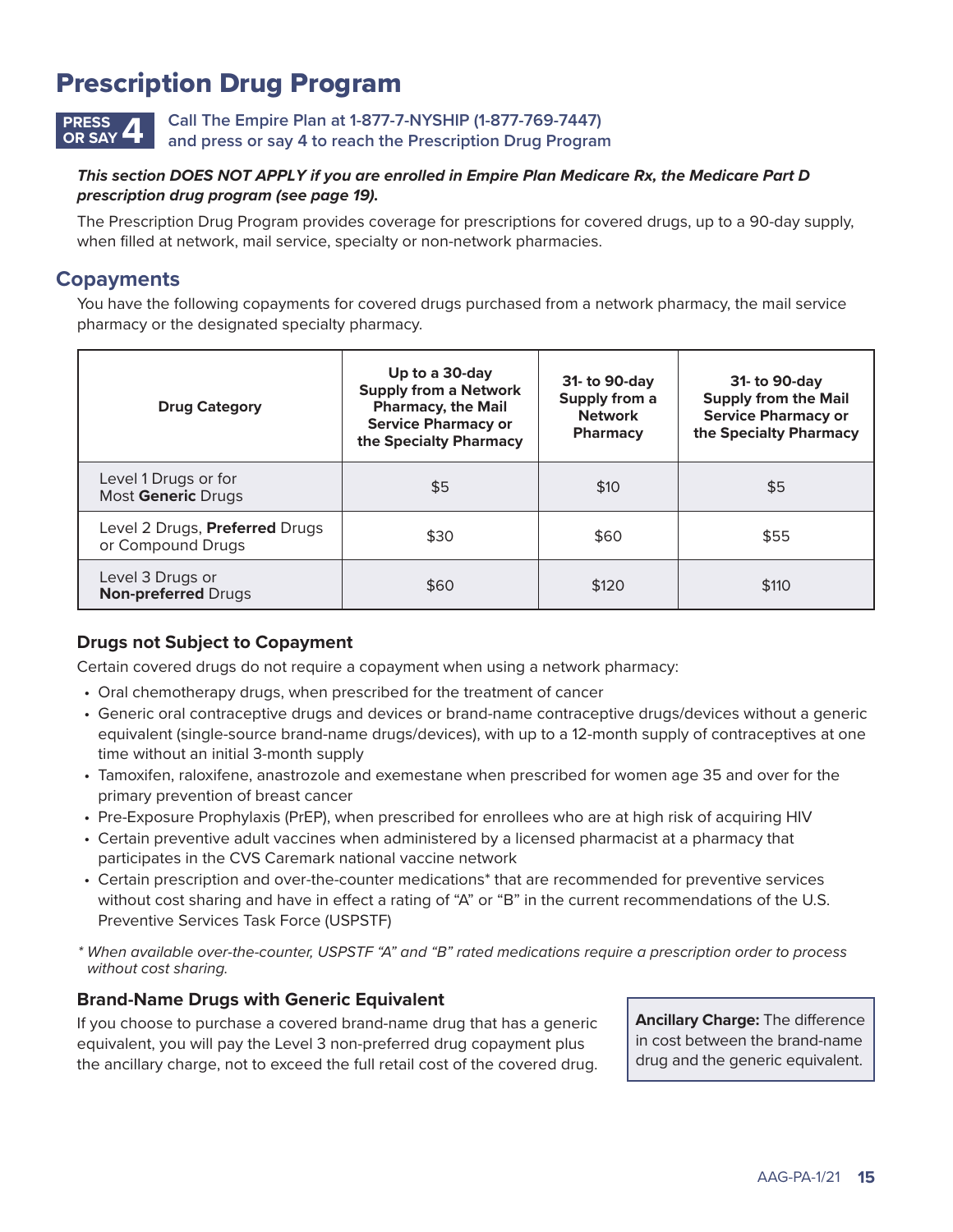### **Exceptions**

- If the brand-name drug has been placed on Level 1 of The Empire Plan Advanced Flexible Formulary, you will pay the Level 1 copayment.
- You pay only the applicable copayment for the following Level 3 brand-name drugs with generic equivalents: Coumadin, Dilantin, Lanoxin, Levothroid, Mysoline, Premarin, Synthroid, Tegretol and Tegretol XR. One copayment covers up to a 90-day supply.

# **Advanced Flexible Formulary Drug List**

The Empire Plan Prescription Drug Program has a flexible formulary drug list for prescription drugs. The Empire Plan Advanced Flexible Formulary is designed to provide enrollees and the Plan with the best value in prescription drug spending. This is accomplished by:

- Excluding coverage for certain brand-name or generic drugs if the drug has no clinical advantage over other covered medications in the same therapeutic class.
- Placing a brand-name drug on Level 1 or excluding or placing a generic drug on Level 3, subject to the appropriate copayment. These placements may be revised mid-year when such changes are advantageous to The Empire Plan. Enrollees will be notified in advance of such changes.
- Applying the highest copayment to non-preferred drugs that provide no clinical advantage over two or more Level 1 drug alternatives in the same therapeutic class. This may result in no Level 2 brand-name drugs.
- Including utilization management tools to promote transparency and reduce costs, not limited to generic substitution, prior authorization and physician education.

For the most up-to-date version please visit NYSHIP Online at [www.cs.ny.gov/employee-benefits. Ch](http://www.cs.ny.gov/employee-benefits)oose your group and plan, if prompted, select Using Your Benefits and then 2021 Empire Plan Advanced Flexible Formulary.

## **Prior Authorization Drugs**

### *You must have prior authorization for certain drugs, including generic equivalents, noted with "PA" on the Empire Plan Advanced Flexible Formulary.*

Certain medications also require prior authorization based on age, gender or quantity limit specifications. Compound drugs that have a claim cost to the Program that exceeds \$200 will also require prior authorization. **The drugs that require prior authorization are subject to change as drugs are approved by the U.S. Food and Drug Administration (FDA), introduced into the market or approved for additional indications.** For information about prior authorization requirements, or the current list of drugs requiring authorization, call the Prescription Drug Program or go to NYSHIP Online at [www.cs.ny.gov/employee-benefits. Ch](http://www.cs.ny.gov/employee-benefits)oose your group and plan, if prompted, select Using Your Benefits and then 2021 Drugs that Require Prior Authorization.

## **Excluded Drugs**

Certain brand-name and generic drugs are excluded from The Empire Plan Flexible Formulary if they have no clinical advantage over other covered medications in the same therapeutic class. **The 2021 Empire Plan Advanced Flexible Formulary drug list includes drugs that are excluded in 2021, along with suggested alternatives.** New prescription drugs may be subject to exclusion when they first become available on the market. For a complete list of Excluded Drugs, call the Prescription Drug Program or go to NYSHIP Online at [www.cs.ny.gov/employee-benefits. Ch](http://www.cs.ny.gov/employee-benefits)oose your group and plan, if prompted, select Using Your Benefits and then 2021 Excluded Drug List.

### **Medical Exception Program for Excluded Drugs**

A medical exception program\* is available for non-formulary drugs that are excluded from coverage.

To request a medical exception, you and your physician must first evaluate whether covered drugs on the Advanced Flexible Formulary are appropriate alternatives for your treatment. After an appropriate trial of formulary alternatives, your physician may submit a letter of medical necessity to CVS Caremark that details the formulary alternative trials and any other clinical documentation supporting medical necessity. The physician can fax the exception request to CVS Caremark at 1-888-487-9257.

*\* If you are Medicare primary, refer to your Empire Plan Medicare Rx plan materials for information regarding your appeal rights and the process to follow.*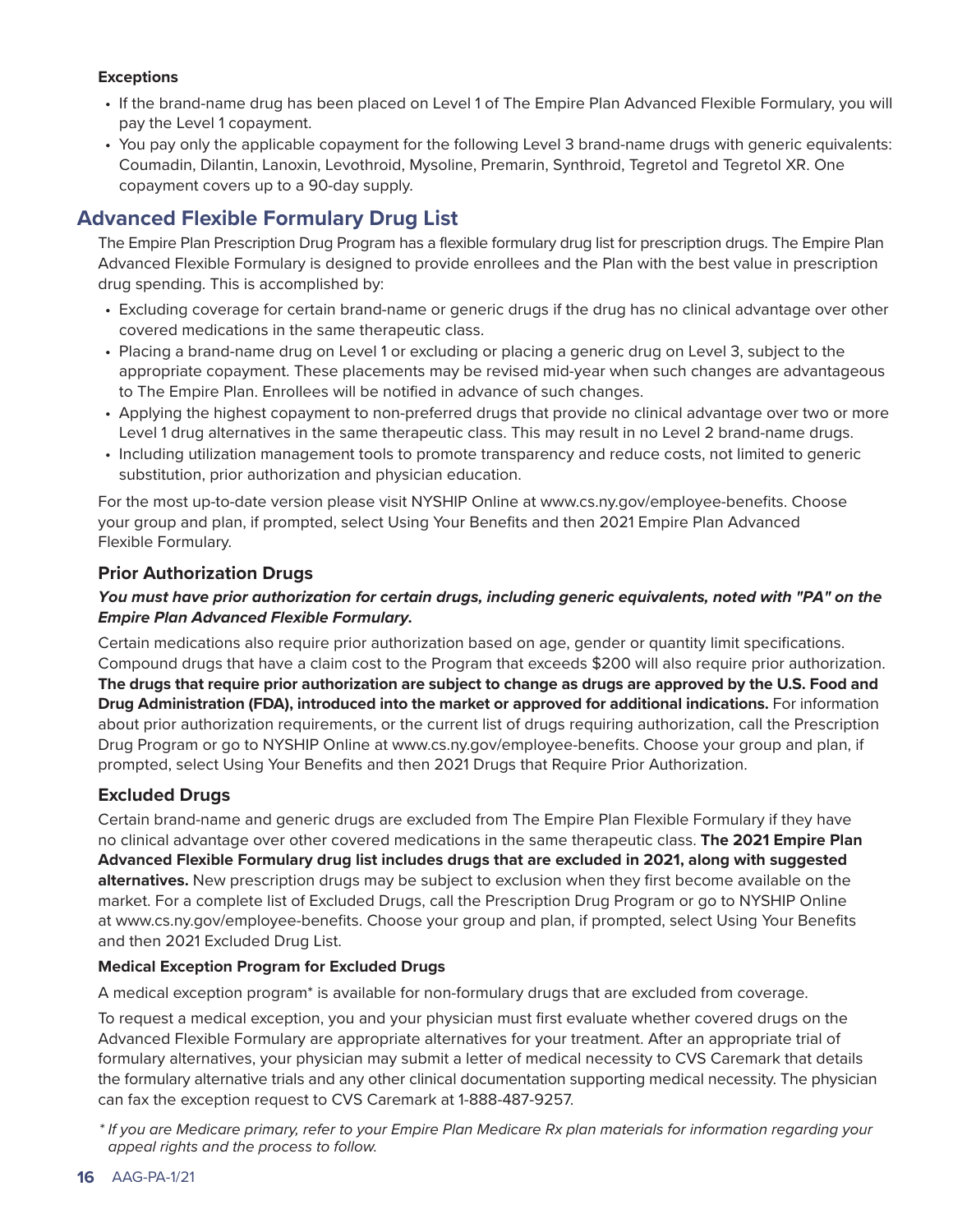If an exception is approved, the Level 1 copayment will apply for generic drugs and the Level 3 copayment will apply for brand-name drugs.

**Note:** Drugs that are only FDA approved for cosmetic indications are excluded from the Plan and are not eligible for a medical exception.

# **Types of Pharmacies**

### **Network Pharmacy**

A network pharmacy is a retail pharmacy that participates in the CVS Caremark network. When you visit a network pharmacy to fill a prescription, you pay a copayment (and ancillary charge, if applicable). To find a retail network pharmacy location that participates in the CVS Caremark network, call the Prescription Drug Program or go to NYSHIP Online at [www.cs.ny.gov/employee-benefits. \(R](http://www.cs.ny.gov/employee-benefits)etirees select Click here for NYSHIP Online for RETIREES.) Choose your group and plan, if prompted, and select Find a Provider.

### **CVS Caremark National Vaccine Network Pharmacy**

Select preventive vaccines are covered without copayment when administered at a pharmacy that participates in the CVS Caremark national vaccine network. Vaccines available in a pharmacy are:

• Influenza (flu)

• Meningococcal (meningitis)

• Pneumococcal (pneumonia)

• Herpes zoster (shingles)\* — *requires prescription*

To find out if a pharmacy participates in the CVS Caremark national vaccine network, call the Prescription Drug Program or visit [www.empireplanrxprogram.com an](http://www.empireplanrxprogram.com)d select CVS Caremark, then Find a Local Pharmacy. Be sure to select Vaccine network under Advanced Search. Only certain pharmacies are part of the CVS Caremark national vaccine network. Call the pharmacy in advance to verify availability of the vaccine.

*\* Shingrix® is covered for individuals 50 and older at no copayment. Zostavax® is covered with no copayment for individuals 60 and older and at a Level 1, 30-day supply copayment for ages 55 to 59.* 

### **Mail Service Pharmacy**

You may request that your prescriber send your prescription to CVS Caremark Mail Service Pharmacy by using the mail order form. For forms and refill orders, call the Prescription Drug Program. To refill a prescription on file with the mail service pharmacy, you may order by phone or online at [www.empireplanrxprogram.com or](http://www.empireplanrxprogram.com) download forms on NYSHIP Online at [www.cs.ny.gov/employee-benefits. \(R](http://www.cs.ny.gov/employee-benefits)etirees select Click here for NYSHIP Online for RETIREES.) Choose your group and plan, if prompted. Select Forms and scroll down to the CVS Caremark Mail Service Order Form.

## **Specialty Pharmacy Program**

The Empire Plan Specialty Pharmacy Program offers individuals using specialty drugs enhanced services, including:

- Refill reminder calls
- Expedited, scheduled delivery of your medications at no additional charge
- All necessary supplies, such as needles and syringes applicable to the medication at no additional cost
- Disease education
- Drug education
- Compliance management
- Side-effect management
- Safety management

Prior authorization is required for some specialty medications. To get started with the CVS Caremark Specialty Pharmacy, to request refills or to speak to a specialty-trained pharmacist or nurse, please call The Empire Plan toll free at 1-877-7-NYSHIP (1-877-769-7447) Monday through Friday between 7:30 a.m. and 9 p.m. Eastern time. Choose the Prescription Drug Program, and ask to speak with Specialty Customer Care. If your call is urgent, you may request an on-call pharmacist 24 hours a day, seven days a week.

A complete list of specialty medications included in the Specialty Pharmacy Program is available on NYSHIP Online at [www.cs.ny.gov/employee-benefits. \(R](http://www.cs.ny.gov/employee-benefits)etirees select Click here for NYSHIP Online for RETIREES.) Choose your group and plan, if prompted, select Using Your Benefits and then Specialty Pharmacy Drug List.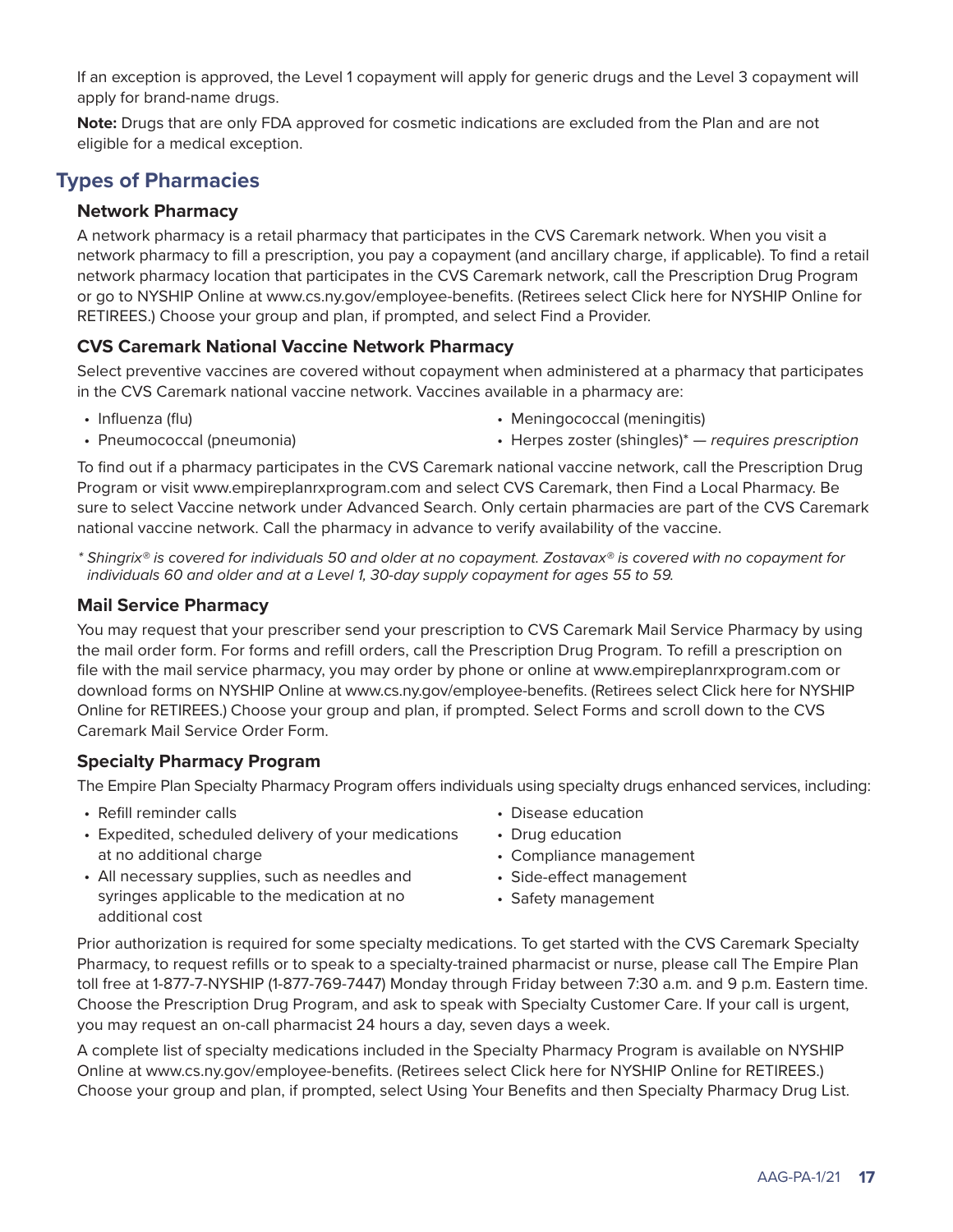### **Non-Network Pharmacy**

If you do not use a network pharmacy, or if you do not use your Empire Plan benefit card at a network pharmacy, you must submit a claim for reimbursement to: The Empire Plan Prescription Drug Program, c/o CVS Caremark, P.O. Box 52136, Phoenix, AZ 85072-2136.

In most cases, you will not be reimbursed the total amount you paid for the prescription.

- If your prescription was filled with a generic drug or a covered brand-name drug with no generic equivalent, you will be reimbursed up to the amount the Program would reimburse a network pharmacy for that prescription, less your copayment.
- If your prescription was filled with a covered brand-name drug that has a generic equivalent, you will be reimbursed up to the amount the Program would reimburse a network pharmacy for filling the prescription with that drug's generic equivalent, less your copayment, unless the brand-name drug has been placed on Level 1 of The Empire Plan Advanced Flexible Formulary.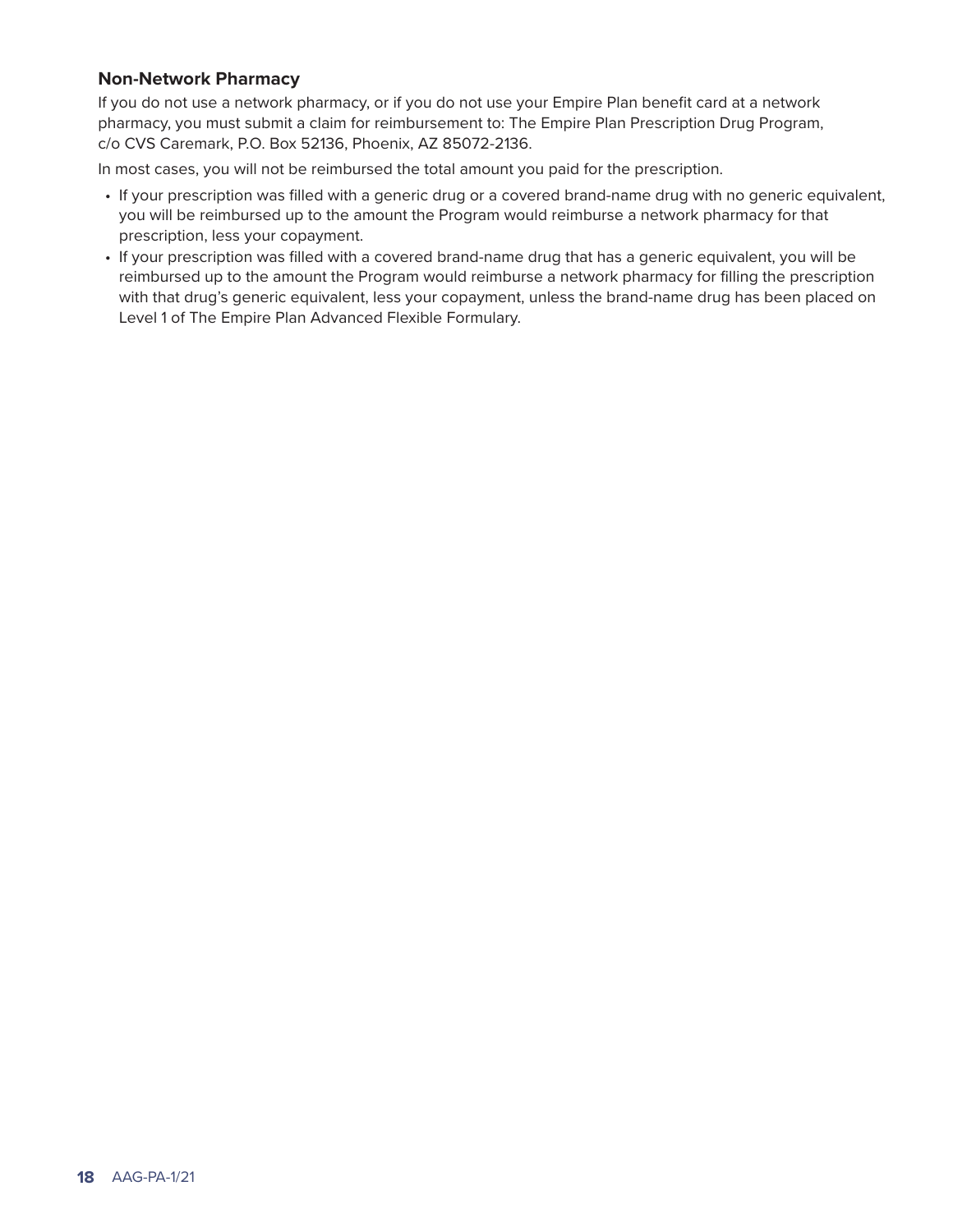# Empire Plan Medicare Rx Prescription Drug Program



**OR SAY 4 Call The Empire Plan at 1-877-7-NYSHIP (1-877-769-7447) and press or say 4 to reach the Prescription Drug Program**

#### *This section ONLY applies to Medicare-primary enrollees and dependents enrolled in Empire Plan Medicare Rx.*

Empire Plan Medicare Rx is a Medicare Part D plan with expanded coverage designed specifically for Medicareprimary Empire Plan enrollees and dependents. Eligible individuals are automatically enrolled in Empire Plan Medicare Rx. Prior to enrollment, affected enrollees and dependents receive important information from SilverScript. Each Medicare-primary enrollee and Medicare-primary dependent will receive a unique Empire Plan Medicare Rx ID card from SilverScript to use at network pharmacies.

You have coverage for prescriptions for covered drugs, up to a 90-day supply, when filled at network, non-network or mail service pharmacies.

If you have questions, call the Prescription Drug Program or visit [www.empireplanrxprogram.com.](http://www.empireplanrxprogram.com)

# **Copayments**

You have the following copayments for drugs purchased from a network pharmacy, the mail service pharmacy or the designated specialty pharmacy.

| <b>Drug Category</b>                                            | Up to a 30-day<br>(One Month) Supply of<br>a Covered Drug from<br>a Network Pharmacy,<br>the Mail Service<br><b>Pharmacy or the</b><br><b>Specialty Pharmacy</b> | 31- to 90-day<br>Supply of a<br><b>Covered Drug</b><br>from a Network<br><b>Pharmacy</b> | 31- to 90-day<br>Supply of a<br><b>Covered Drug from</b><br>the Mail Service<br><b>Pharmacy or the</b><br><b>Specialty Pharmacy</b> |
|-----------------------------------------------------------------|------------------------------------------------------------------------------------------------------------------------------------------------------------------|------------------------------------------------------------------------------------------|-------------------------------------------------------------------------------------------------------------------------------------|
| Tier 1 Drugs. Includes<br>Most Generic Drugs                    | \$5                                                                                                                                                              | \$10                                                                                     | \$5                                                                                                                                 |
| Tier 2 Drugs. Includes<br><b>Preferred Brand Drugs</b>          | \$30                                                                                                                                                             | \$60                                                                                     | \$55                                                                                                                                |
| Tier 3 Drugs. Includes<br><b>Non-preferred Brand-name Drugs</b> | \$60                                                                                                                                                             | \$120                                                                                    | \$110                                                                                                                               |

### **Drugs not Subject to Copayment**

Certain covered drugs do not require a copayment:

- Oral chemotherapy drugs, when prescribed for the treatment of cancer
- Generic oral contraceptive drugs and devices or brand-name contraceptive drugs/devices without a generic equivalent (single-source brand-name drugs/devices)
- Tamoxifen, raloxifene, anastrozole and exemestane when prescribed for women age 35 and over for the primary prevention of breast cancer
- Pre-Exposure Prophylaxis (PrEP), when prescribed for enrollees who are at high risk of acquiring HIV
- Certain prescription and over-the-counter medications\* that are recommended for preventive services without cost sharing and have in effect a rating of "A" or "B" in the current recommendations of the U.S. Preventive Services Task Force (USPSTF).

*\* When available over-the-counter, USPSTF "A" and "B" rated medications require a prescription order to process without cost sharing.*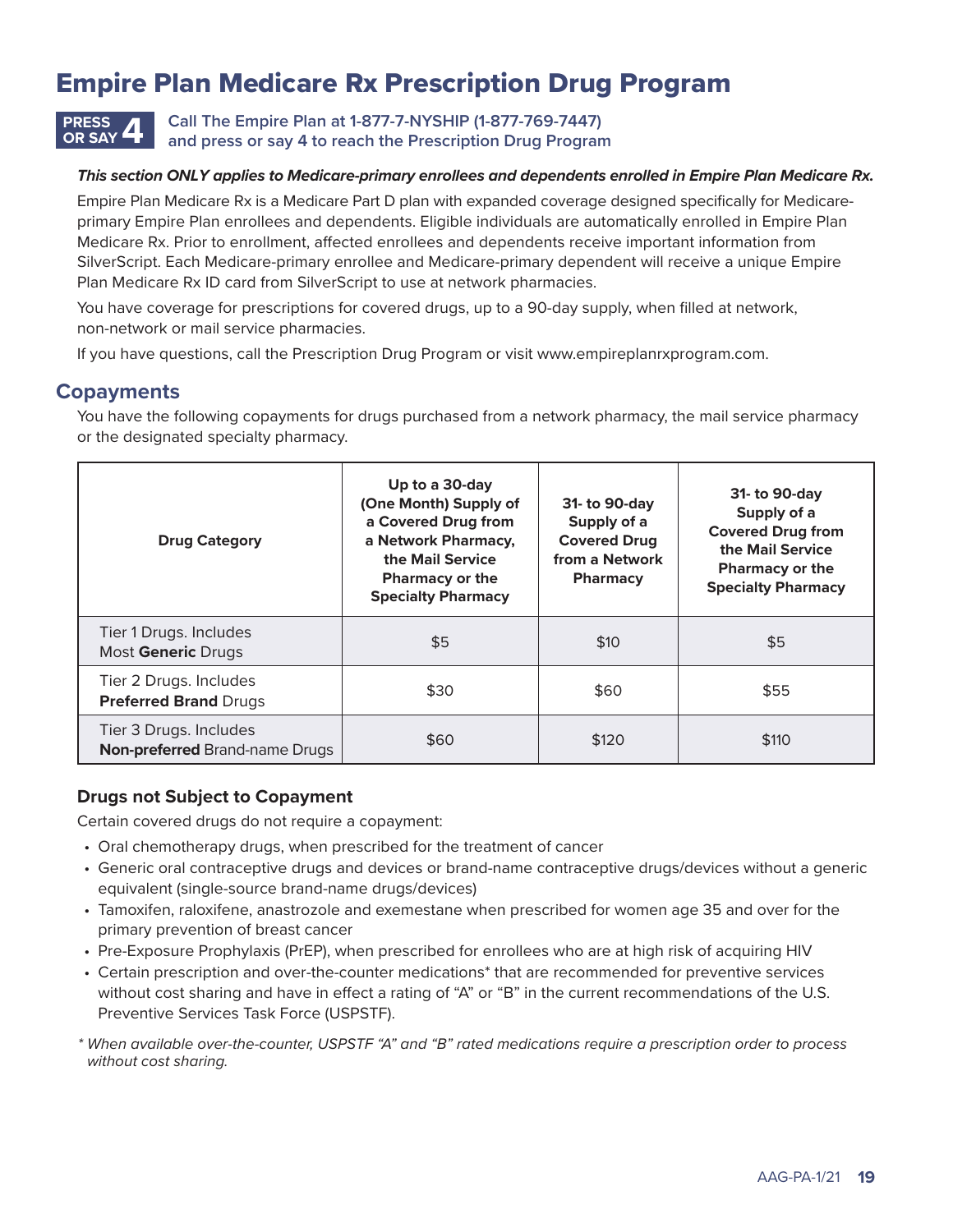# **Covered Drugs**

Empire Plan Medicare Rx uses a formulary of Medicare Part D covered drugs and a secondary list of additional (non-Part D) covered drugs. Since Medicare Part D plans do not cover all types of drugs, the secondary list enhances the Medicare Part D covered drugs so that the coverage closely mirrors the drugs covered under The Empire Plan Advanced Flexible Formulary for non-Medicare enrollees.

The 2021 Empire Plan Medicare Rx Abridged Formulary is sent to all current members on an annual basis. It is included in an enrollment kit that Medicare-primary Empire Plan enrollees and dependents receive from SilverScript prior to enrolling in Empire Plan Medicare Rx. The 2021 Empire Plan Medicare Rx Comprehensive Formulary, a complete list of covered drugs, is also available online at [www.empireplanrxprogram.com. If](http://www.empireplanrxprogram.com) you have questions regarding the prescription drugs covered under Empire Plan Medicare Rx, call the Prescription Drug Program.

**Note:** Certain drugs are covered under Medicare Part B or Medicare Part D depending upon the circumstances for use. Additional information may be needed from the prescribing physician describing the use and setting of the drug to determine coverage under Medicare Part B or Medicare Part D. Prescription medications covered under Medicare Part B that are dispensed by a network pharmacy are subject to 20 percent coinsurance under Medicare and automatically crossed over to the Empire Plan Medical/Surgical Program for reimbursement. Please allow 4-6 weeks for reimbursement.

# **Empire Plan Medicare Rx ID Cards**

Every Medicare-primary enrollee and every Medicare-primary dependent enrolled in Empire Plan Medicare Rx receives a separate, individualized prescription drug ID card from SilverScript. Each card provides a new unique ID number you can use at a network pharmacy when you fill your prescription medications. If you have questions, call the Prescription Drug Program.

#### **Sample Empire Plan Medicare Rx ID card:**



#### **Sample Empire Plan card:**



*Continue to use your Empire Plan card for all other Empire Plan benefits including hospital services, medical/surgical services, mental health and substance abuse services and prescriptions covered under Medicare Part B. Enrollees and dependents who are not Medicare primary will continue to use this card for their prescription drugs.*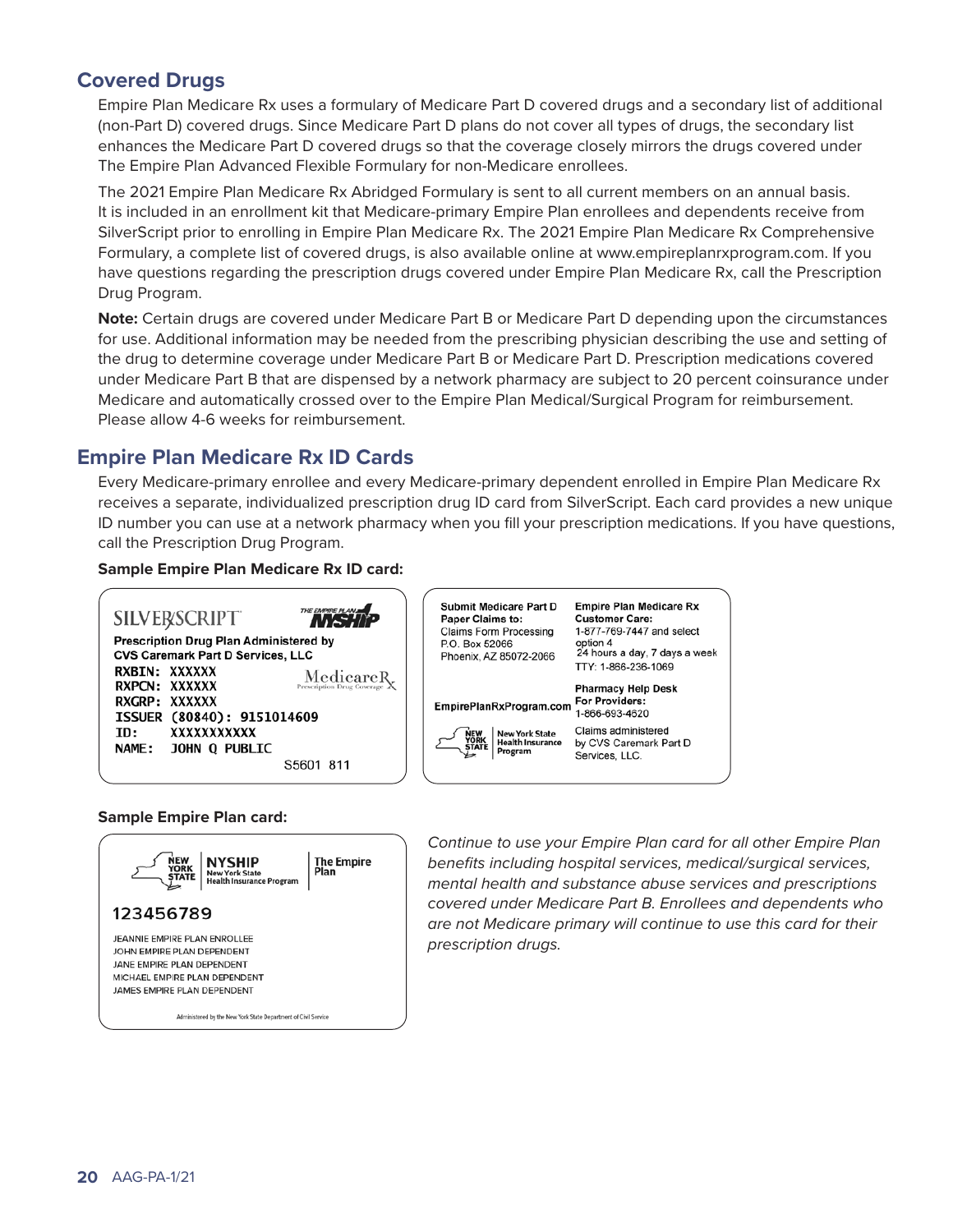# **Prior Authorization Program**

Certain medications require prior authorization based on diagnosis, clinical condition or quantity limit specifications. For information about prior authorization requirements, or the current list of drugs requiring authorization, call the Prescription Drug Program.

# **Types of Pharmacies**

## **Network Pharmacy**

A network pharmacy is a retail pharmacy that participates in the CVS Caremark network. When you visit a network pharmacy to fill a prescription, you pay a copayment (and ancillary charge, if applicable). To find a retail network pharmacy location that participates in the CVS Caremark network, call the Prescription Drug Program or go to NYSHIP Online at [www.cs.ny.gov/employee-benefits. \(R](http://www.cs.ny.gov/employee-benefits)etirees select Click here for NYSHIP Online for RETIREES.) Choose your group and plan, if prompted, and select Find a Provider.

### **Mail Service Pharmacy**

You may fill your prescription by mail through the CVS Caremark Mail Service Pharmacy by using the mail order form. For forms and refill orders, call the Prescription Drug Program. To refill a prescription on file with the mail service pharmacy, you may order by phone or online at [www.empireplanrxprogram.com.](http://www.empireplanrxprogram.com)

## **Specialty Pharmacy Program**

The Empire Plan Specialty Pharmacy Program offers individuals using specialty drugs enhanced services including:

- Refill reminder calls
- Expedited, scheduled delivery of your medications at no additional charge
- Drug education

• Disease education

- Compliance management
- All necessary supplies, such as needles and syringes applicable to the medication at no additional cost
- Side-effect management • Safety management

For a complete list of specialty medications included in the Specialty Pharmacy Program, visit [www.empireplanrxprogram.com. Pr](http://www.empireplanrxprogram.com)ior authorization is required for some specialty medications.

To get started with the CVS Caremark Specialty Pharmacy, to request refills or to speak to a specialty-trained pharmacist or nurse, please call The Empire Plan toll free at 1-877-7-NYSHIP (1-877-769-7447) Monday through Friday between 7:30 a.m. and 9 p.m. Eastern time. Choose the Prescription Drug Program, and ask to speak with Specialty Customer Care. If your call is urgent, you may request an on-call pharmacist 24 hours a day, seven days a week.

## **Non-Network Pharmacy**

If you do not use a network pharmacy, or if you do not use your Empire Plan Medicare Rx benefit card at a network pharmacy, you must submit a claim for reimbursement to: The Empire Plan Medicare Rx Prescription Drug Program, c/o CVS Caremark, P.O. Box 52066, Phoenix, AZ 85072-2066.

In most cases, you will not be reimbursed the total amount you paid for the prescription. This plan will process out-of-network paper claim member reimbursements at 100 percent submitted charges less the enrollee's copayment.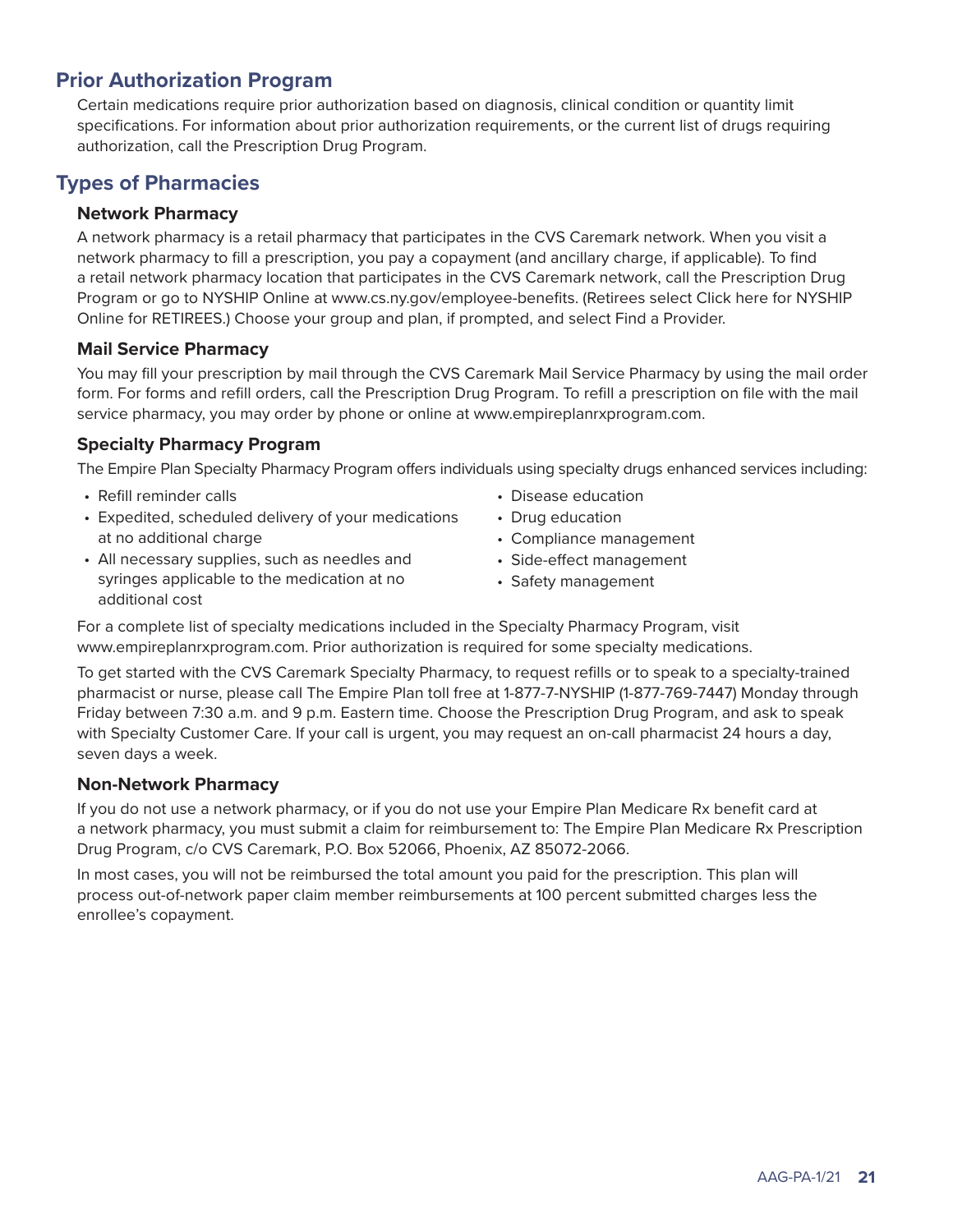# **Benefits on the Web**

NYSHIP Online is a complete resource for your health insurance benefits, including:

- Current publications describing your benefits and plan
- Announcements
- An event calendar
- Prescription drug information
- Contact information
- Links to all Empire Plan program administrator websites

To find the most up-to-date information about your health insurance coverage, go to NYSHIP Online at [www.cs.ny.gov/employee-benefits. \(R](http://www.cs.ny.gov/employee-benefits)etirees select Click here for NYSHIP Online for RETIREES.) Choose your group and plan, if prompted, to get to the NYSHIP Online homepage. You can bookmark this page to bypass the login screen the next time you sign in.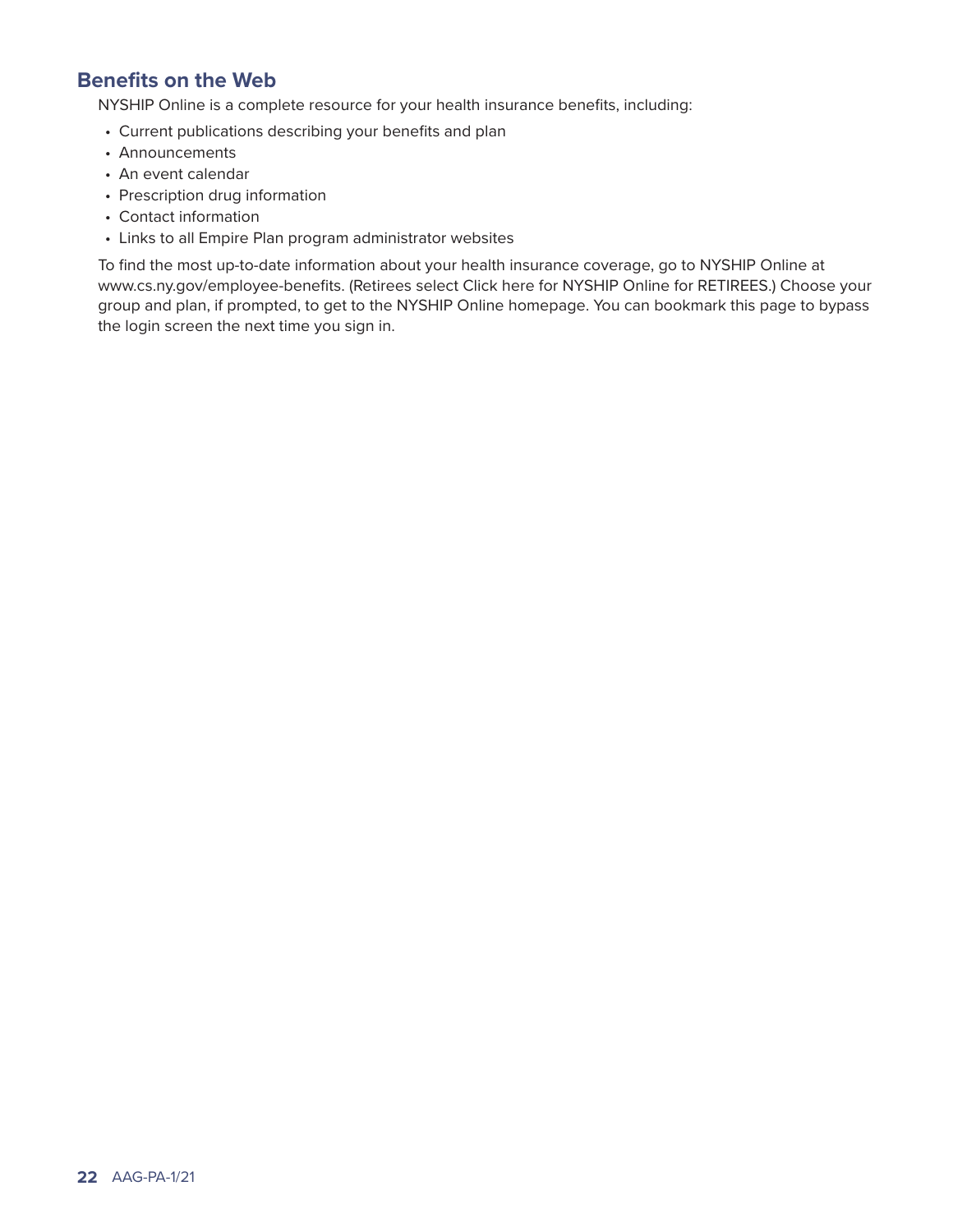| <b>Contact Information</b><br>Call The Empire Plan toll free at 1-877-7-NYSHIP (1-877-769-7447) and select the appropriate program. |                                                                                                                                                                                                                                                                                                                                                                                                                                                                                                                                                                 |  |  |  |
|-------------------------------------------------------------------------------------------------------------------------------------|-----------------------------------------------------------------------------------------------------------------------------------------------------------------------------------------------------------------------------------------------------------------------------------------------------------------------------------------------------------------------------------------------------------------------------------------------------------------------------------------------------------------------------------------------------------------|--|--|--|
| <b>PRESS</b><br><b>OR SAY</b><br>1                                                                                                  | <b>Medical/Surgical Program: Administered by UnitedHealthcare</b><br>Representatives are available Monday through Friday, 8 a.m. to 4:30 p.m. Eastern time.<br>TTY: 1-888-697-9054 P.O. Box 1600, Kingston, NY 12402-1600<br>Claims submission fax: 845-336-7716<br>Online submission: https://nyrmo.optummessenger.com/public/opensubmit                                                                                                                                                                                                                       |  |  |  |
| <b>PRESS</b><br><b>OR SAY</b><br>$\mathbf{2}$                                                                                       | <b>Hospital Program: Administered by Empire BlueCross</b><br>Administrative services are provided by Empire HealthChoice Assurance, Inc., a licensee of the<br>BlueCross and BlueShield Association, an association of independent BlueCross and BlueShield plans.<br>Representatives are available Monday through Friday, 8 a.m. to 5 p.m. Eastern time.<br>TTY: 1-800-241-6894<br>New York State Service Center, P.O. Box 1407, Church Street Station, New York, NY 10008-1407<br>Claims submission fax: 888-367-9788  Online form: www.empireblue.com/forms/ |  |  |  |
| <b>PRESS</b><br><b>OR SAY</b><br>3                                                                                                  | Mental Health and Substance Abuse Program: Administered by Beacon Health Options, Inc.<br>Representatives are available 24 hours a day, seven days a week.<br>TTY: 1-855-643-1476<br>P.O. Box 1850, Hicksville, NY 11802<br>Claims submission fax: 855-378-8309<br>Online form: www.achievesolutions.net/achievesolutions/en/empireplan/Home.do                                                                                                                                                                                                                 |  |  |  |
| <b>PRESS</b><br><b>OR SAY</b><br>4                                                                                                  | <b>Prescription Drug Program: Administered by CVS Caremark</b><br>Representatives are available 24 hours a day, seven days a week.<br><b>TTY: 711</b><br>Customer Care Correspondence, P.O. Box 6590, Lee's Summit, MO 64064-6590<br><b>Medicare Rx Prescription Drug Program</b><br><b>TTY: 711</b><br>SilverScript Insurance Company, P.O. Box 52066, Phoenix, AZ 85072-2066                                                                                                                                                                                  |  |  |  |
| <b>PRESS</b><br><b>OR SAY</b><br>5                                                                                                  | Empire Plan NurseLine <sup>sM</sup> : Administered by UnitedHealthcare<br>Registered nurses are available 24 hours a day, seven days a week to answer health-related questions.                                                                                                                                                                                                                                                                                                                                                                                 |  |  |  |

This document provides a brief look at Empire Plan benefits for Participating Agency enrollees. Use it with your *Empire Plan Certificate* and *Empire Plan Reports*. If you have questions, call *1-877-7-NYSHIP (1-877-769-7447)* and choose the program you need.



New York State Department of Civil Service Employee Benefits Division, Albany, New York 12239

> 518-457-5754 or 1-800-833-4344 (U.S., Canada, Puerto Rico, Virgin Islands) [www.cs.ny.gov](http://www.cs.ny.gov)

The *Empire Plan At A Glance* is published by the Employee Benefits Division of the New York State Department of Civil Service. The Employee Benefits Division administers the New York State Health Insurance Program (NYSHIP). NYSHIP provides your health insurance benefits through The Empire Plan.